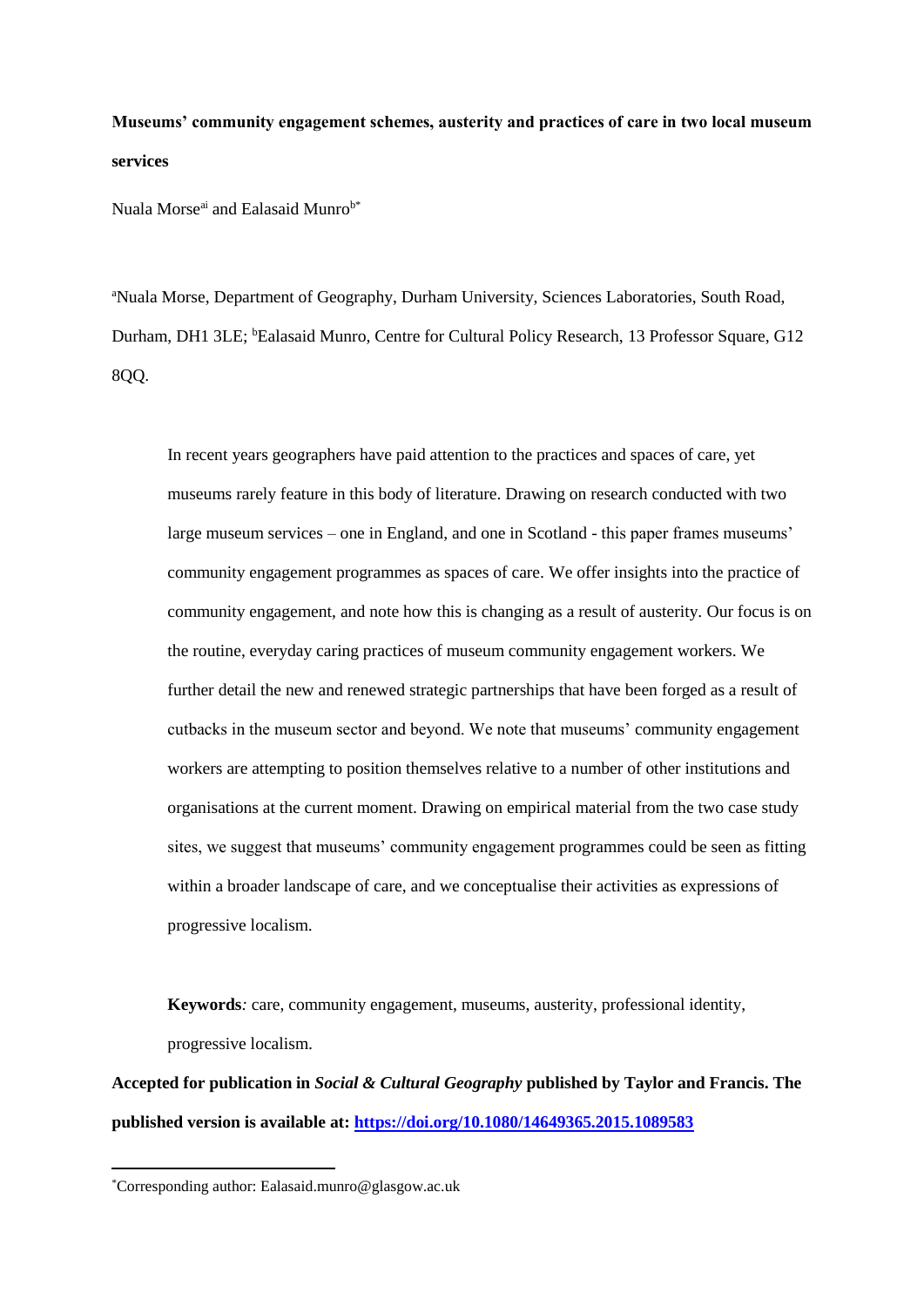### **Introduction**

In recent years increased attention has been paid to the practices and spaces that facilitate care, yet museums seldom feature in this literature (for exceptions see Munro 2013, 2014; Silverman, 2010). Drawing on recent work within geographies of care, we argue that museums' community engagement schemes can usefully be understood as spaces of care (cf Conradson, 2003), with implications beyond their immediate sites. We use the term 'community engagement' to denote museum programmes that usually involve individuals or groups who do not or cannot use museums, and that may take place both in museums and in a range of community spaces.

This paper draws together material gathered as part of two separate research projects which ran nearly concurrently, concerning the practice of community engagement in two museum services, in the North of England and Scotland. Within both projects, care emerged in two ways: through the ordinary, everyday performances and practices of staff within community engagement sessions, and within networks encompassing community-led projects, voluntary organisations, and the formal social care sector.

Geographers have provided important insights into the formations that care may take within organisational and institutional spaces. Askew (2009, p. 655), for example, has called for research to investigate care as part of staff's everyday performances within 'peopled and practised state institutions'. Conradson's (2003a, 2003b) work on drop-in centres similarly emphasised the importance of ordinary, daily routines in the formation of spaces of care (see also Parr, 2000; Darling, 2011). More generally, this work seeks to reinvigorate the study of organisations and institutions via a focus on individuals' daily routines and practices (Conradson, 2003b). Here, we build on and extend these authors' insights by detailing the mundane practices of 'doing' care in the museum – an institution not traditionally oriented towards care. The first task of the paper is to describe the practice of community engagement and to narrate the spaces within which this work takes place.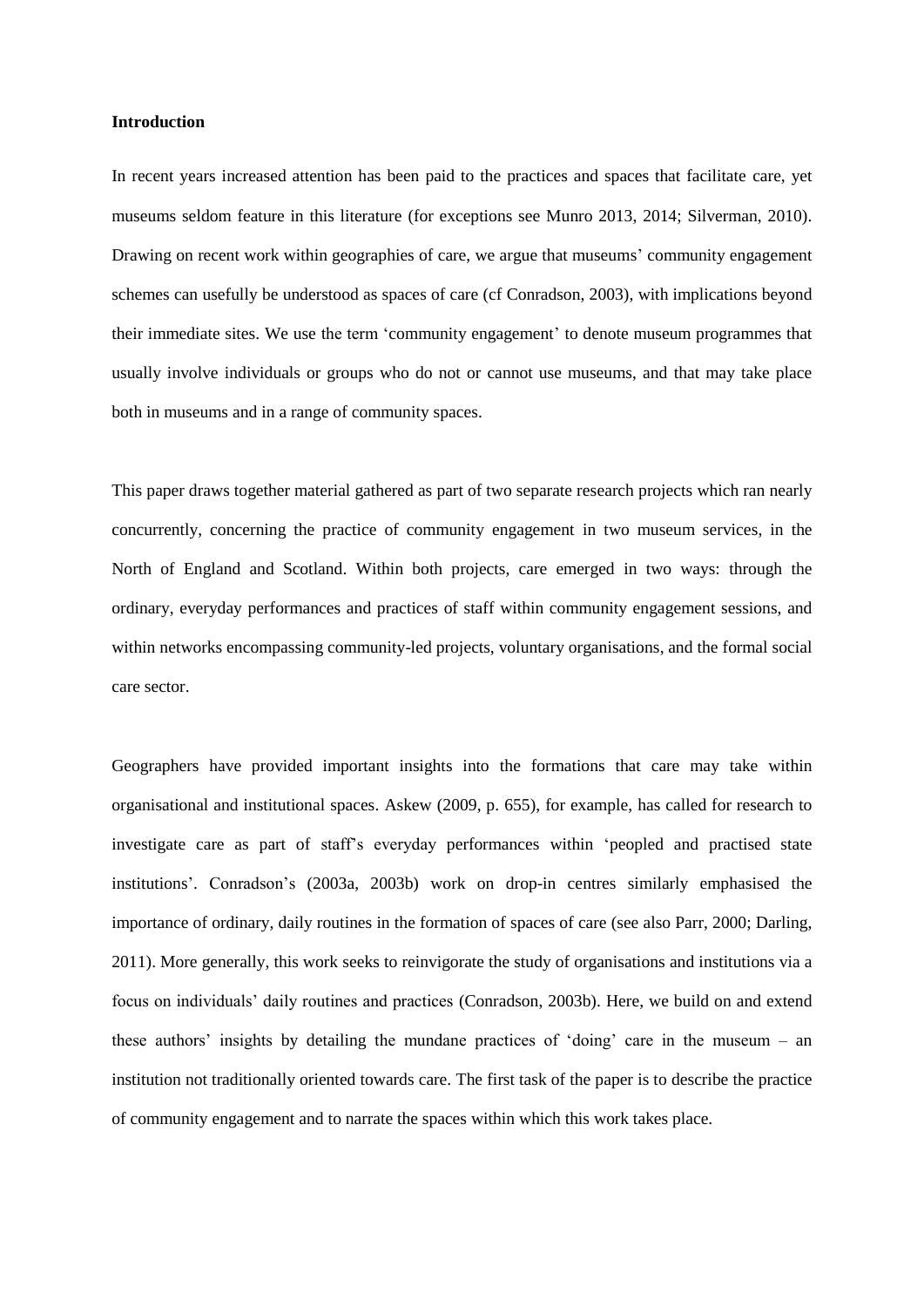Beyond this, the aim of the paper is to examine how the caring that is done within museum engagement schemes is evolving in response to the current period of financial austerity. Drawing on interviews and observation, we explore the experience of museum professionals in the context of uneven cut backs and public sector reform, and their responses to cuts not only in the museum sector, but across social services at a local level.

What comes through the two case studies are the efforts of museum professionals in forging alliances and new partnerships between museums, social service agencies and voluntary organisations at a local level. We highlight the significance of museum staff's professional identities in shaping these responses. We argue that attempts to create spaces of care in community engagement programmes take on a politicised complexion in the context of ongoing austerity, and frame this in terms of resistance. We join with other authors (Featherstone, Ince, Mackinnon, Strauss and Cumbers, 2012; Williams, Cloke and Thomas, 2014) to frame this work as progressive articulations of localism, and understand the formation of spaces of care within museum engagement programmes as contributing to a localised and collaborative 'landscape of care' (Milligan and Wiles, 2010).

'Localism' has received a largely negative response from critical scholars, being seen as a vehicle for the 'rolling back' of the public sector. However, recent geographical scholarship has sought to uncover articulations of 'progressive localism' (Featherstone et al., 2012). Taking a critical view of the outworkings of neoliberal governance in the local contexts of the two research sites, we detail what Williams et al (2014, p. 2799, emphasis in original) have termed the 'resistance occurring *in the meantime*, in amongst the local activities of local governance and third sector-agencies'. The paper makes a particular contribution in its empirical description of the practice of care within community engagement settings, and the way in which austerity is affecting this.

To build our argument, the paper proceeds in four parts. We first provide a brief overview of the geographical work on care, locating it within very 'ordinary' practices and spaces, and then review more recent research that examines the practice of care under conditions of austerity. The next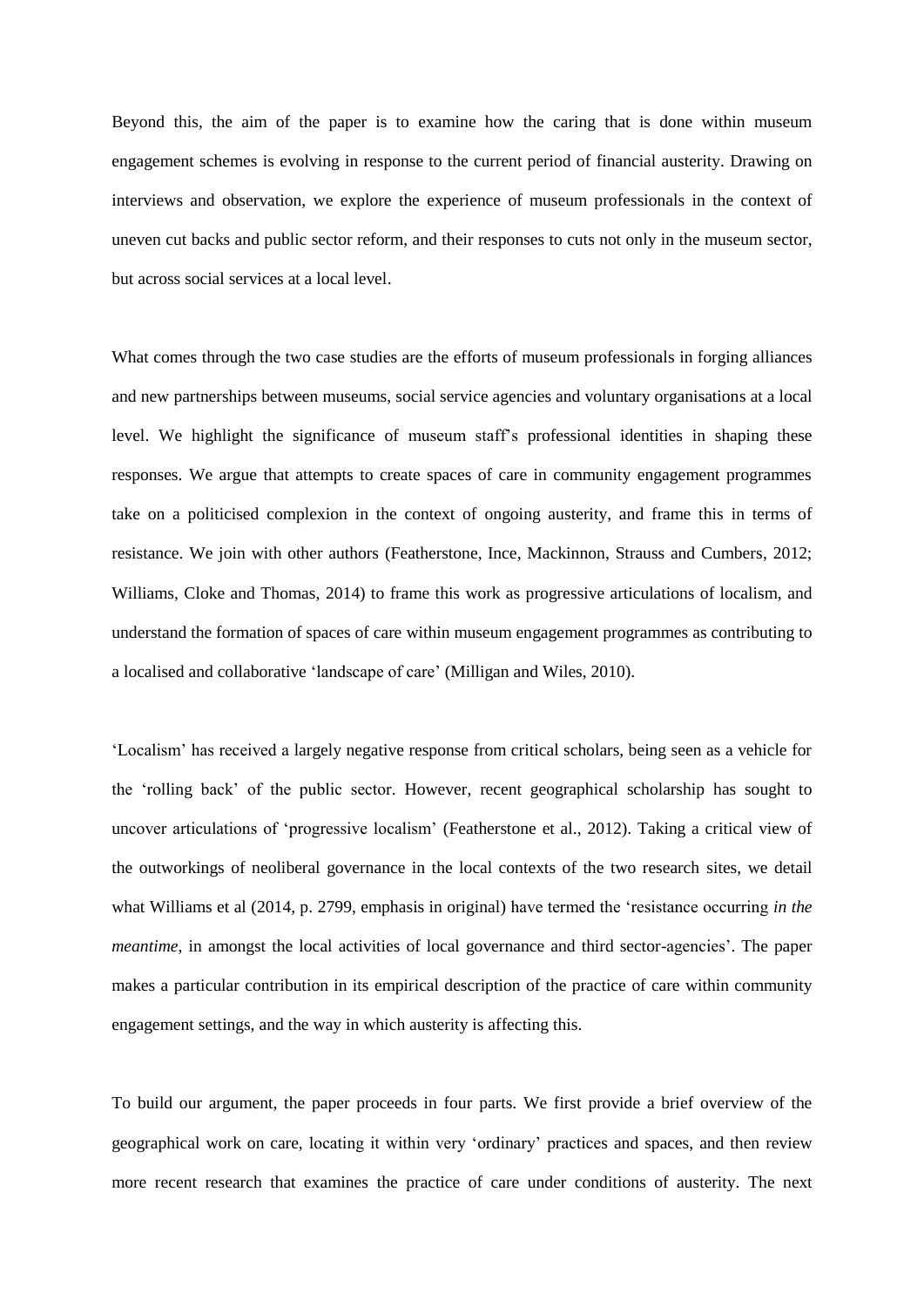sections discuss how museums' community engagement programmes have developed within a cultural policy context that is increasingly aligned with broader social policy objectives. We draw particular attention to the most recent policy shifts and cutbacks insofar as they apply to the museum sector. This provides the background for understanding the contexts within which engagement schemes are planned and executed. Following a methodological note, we use empirical material from our two cases to illustrate care in the context of museum engagement schemes. We then show how the professional identities of staff are important in understanding the formation that care takes within each site. The final part of the paper examines how museum professionals are negotiating the effects of austerity in their local areas, and investigates the new spaces of care being created in partnership with local agencies and organisations. In this way it is possible to discern the ways in which museums are contributing to progressive forms of localism.

## **Geographies of care and museum geographies.**

Conradson (2003a, 2003b) notes that a key analytical feature of the literature on spaces of care is a focus on the intersections between the 'psycho-social' relationships that constitute care and the material features of the spaces within which these relationships are emplaced. Conradson's (2003a, p. 451; 2003b) articulation is useful as it allows for analysis of the formations that care takes outside of a medical context: care is defined an 'ethic of encounter, or a set of practices which shape human geographies beyond the familiar sites of care provision'. There is now a rich body of geographical literature that focuses on the very 'ordinary' spaces that might facilitate care, including cafes (Warner, Talbot, and Bennison, 2013), parks (Laws, 2009), allotments and community gardens (Milligan, Gatrell and Bingley., 2004; Parr, 2007), drop-in centres (Conradson, 2003b; Darling 2011), homeless shelters (Johnsen, Cloke and May, 2005) and arts spaces (Parr, 2008). The broader idea of 'landscapes of care' (Milligan and Wiles, 2010) has been developed as a framework for examining the complex spatialities that emerge from relationships of care across these different spaces. Museums do not feature prominently in this body of work however we argue that as public spaces (where the very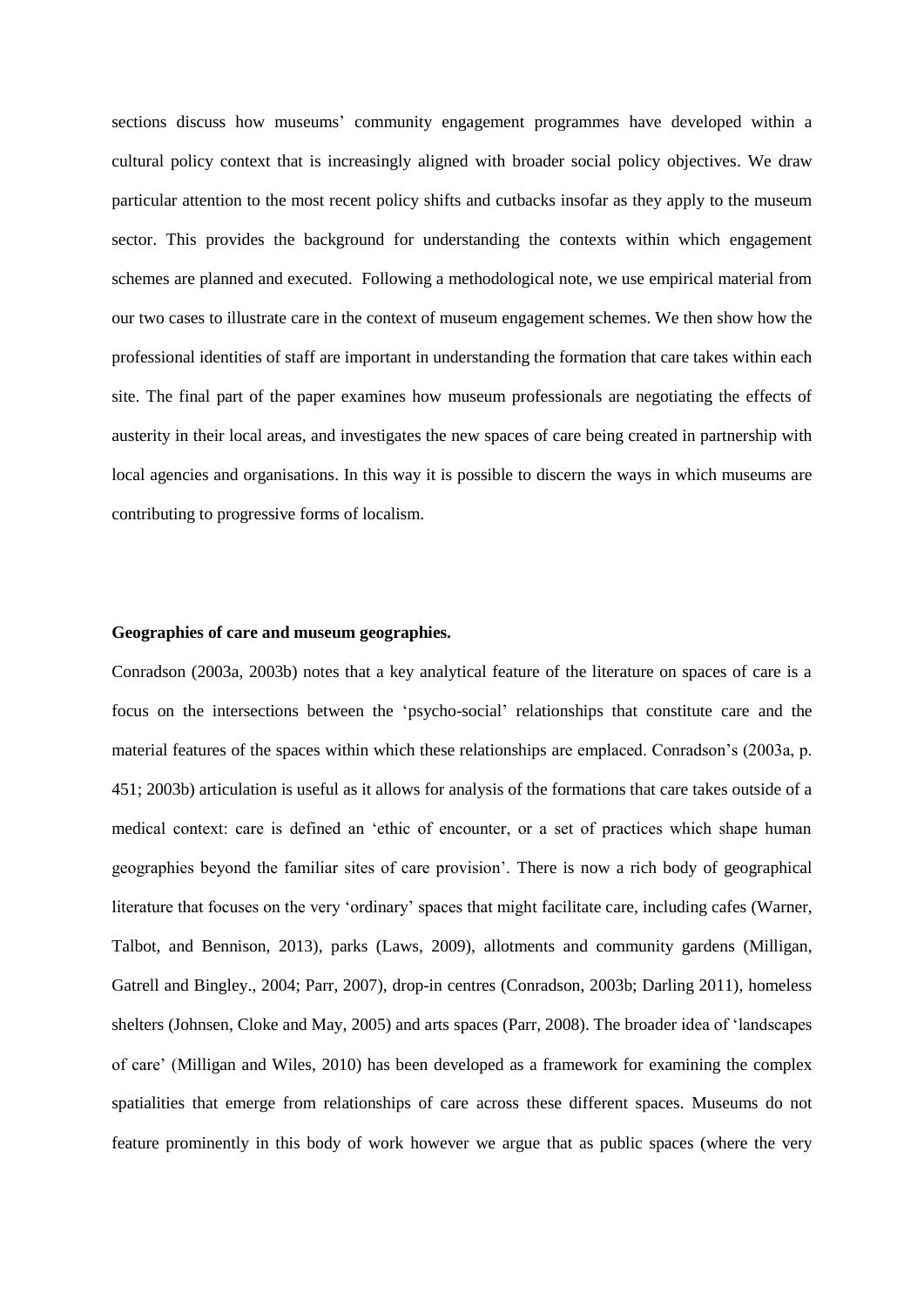notion of 'publicness' is often debated) their priorities and key concerns differ considerably from some of the other spaces of care outlined above, and that they therefore merit further attention.

The recent geographical turn towards examining 'ordinary' spaces of care presents care in a more general – but also, arguably, a more radical – sense, as embedded within everyday social relations. In this formulation, care is perhaps best understood as a *practice*: as the articulation of an interest in the welfare of others in practical ways (Conradson, 2003b, p. 508; Milligan and Wiles 2010). It is in this spirit that we talk about care in the museum: as a set of practices, inevitably shaped by the 'museumness<sup>ii</sup>' of the situation, drawn together by the common ambition of supporting individuals practically and emotionally - where needed. One potential danger with such an understanding of care, however, is that care could be seen as 'everywhere', effectively masking the complex social, political and cultural forces that shape geographies of care, and closing down critique of the gendered and, increasingly, racialised nature of care. What we seek to do in this paper is show that the caring that is done within our respective museum contexts is, inevitably, shaped by wider social, political and cultural forces, and as a result, finds different and distinctively local modes of expression.

While there has been relatively little work conducted on the mundane activities that we feel constitute care in museum, there is a growing body of work that explicitly considers the museum's links to health and wellbeing (for an overview see Chatterjee and Noble, 2013), as well as more policy-facing work aimed at presenting the potential of the cultural and heritage sectors as sites for public health interventions (Camic and Chatterjee, 2013). As we show, one way in which this finds expression is via the building of strategic partnerships between museum and the formal care sectors.

## **Austerity, localism and care**

In the UK, the Conservative-Liberal Democrat coalition government has been marked by austerity, and a radical set of reforms to public services, in particular, welfare provision. The coalition's 'Politics of Austerity' (MacLeavy, 2011) understands the cost of public sector service provision and administration as a major factor in the UK's financial crisis. The deficit reduction policy has therefore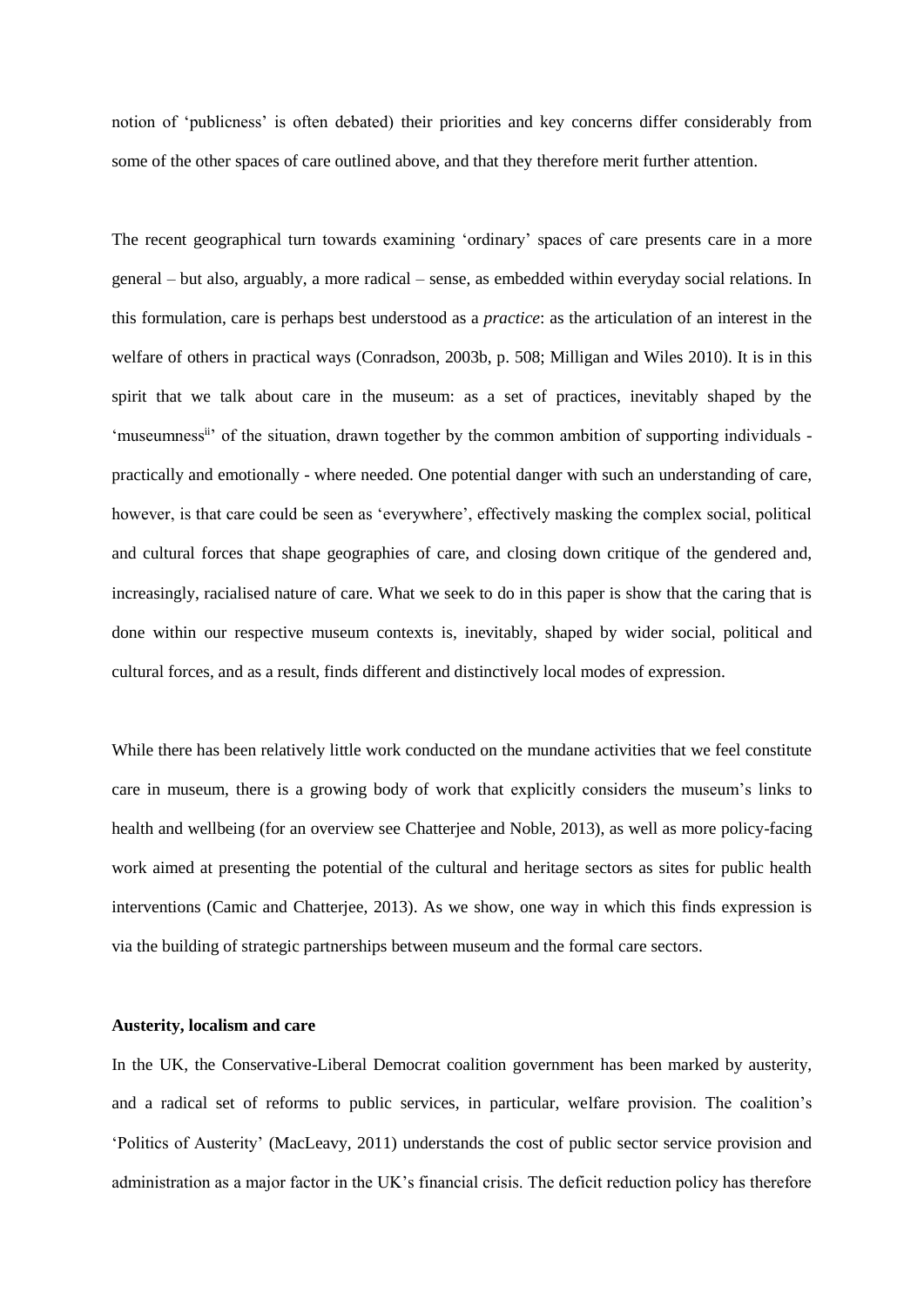focused on the lowering of public expenditure, leading to significant reductions to public sector employment and the contracting out of services, effectively leading to reification of 'the neoliberal model' (Hall, Massey, and Rustin, 2013, p.4). One key feature of austerity 'this time around' is its expression through new forms of localism (Featherstone et al., 2012). Localism was key to the socalled 'Big Society' rhetoric, which formed a central part of the Conservative Party election manifesto in  $2010^{\text{iii}}$ . The language of the Big Society has largely disappeared from political discourse, however many of its core tenets remain, most notably, the enrolment of charities, social and community enterprises, and co-operatives in filling the gap left by reduced public service budgets and other forms of state intervention. This has been formalised within the 2011 Localism Act in England (Clarke and Cochrane, 2013).

A feature of the current period of austerity is the pressure on public service providers to build new strategic partnerships in order to mitigate the effects of cuts (Alcock, 2010). Within this context, changes to the social care and healthcare sectors have been profound (Clayton, Donovan and Merchant, 2015; Grimshaw and Rubery, 2012)*.* In England, health reforms as part of the Health and Social Care Act (2012) have reorganised the provision of health services by extending the variety of provider organisations to include public and private sector, charity, voluntary or social enterprise organisations. While the political situation is different in the devolved Scotland, notably in terms of the vision for social care (Hall & McGarrol, 2013), austerity has had wide-ranging effects which have similarly affected the public sector and local authorities; hence, we view the two case studies presented in this paper as complementary.

In a sense we could be seen to be living in 'uncaring times', where the logics of neoliberalism are inescapable. However Williams et al (2014, p. 2806) caution against seeing neoliberalism in these totalising terms, which have tended to produce a narrative whereby those organisations – third-sector, voluntary and otherwise – that become aligned with external, instrumental goals, are seen as 'dupes' of neoliberalism, with little attention paid to how they might seek opportunities to resist. Williams et al (2014, p. 2806 and p. 2798) argue instead that it is important to examine how the technologies of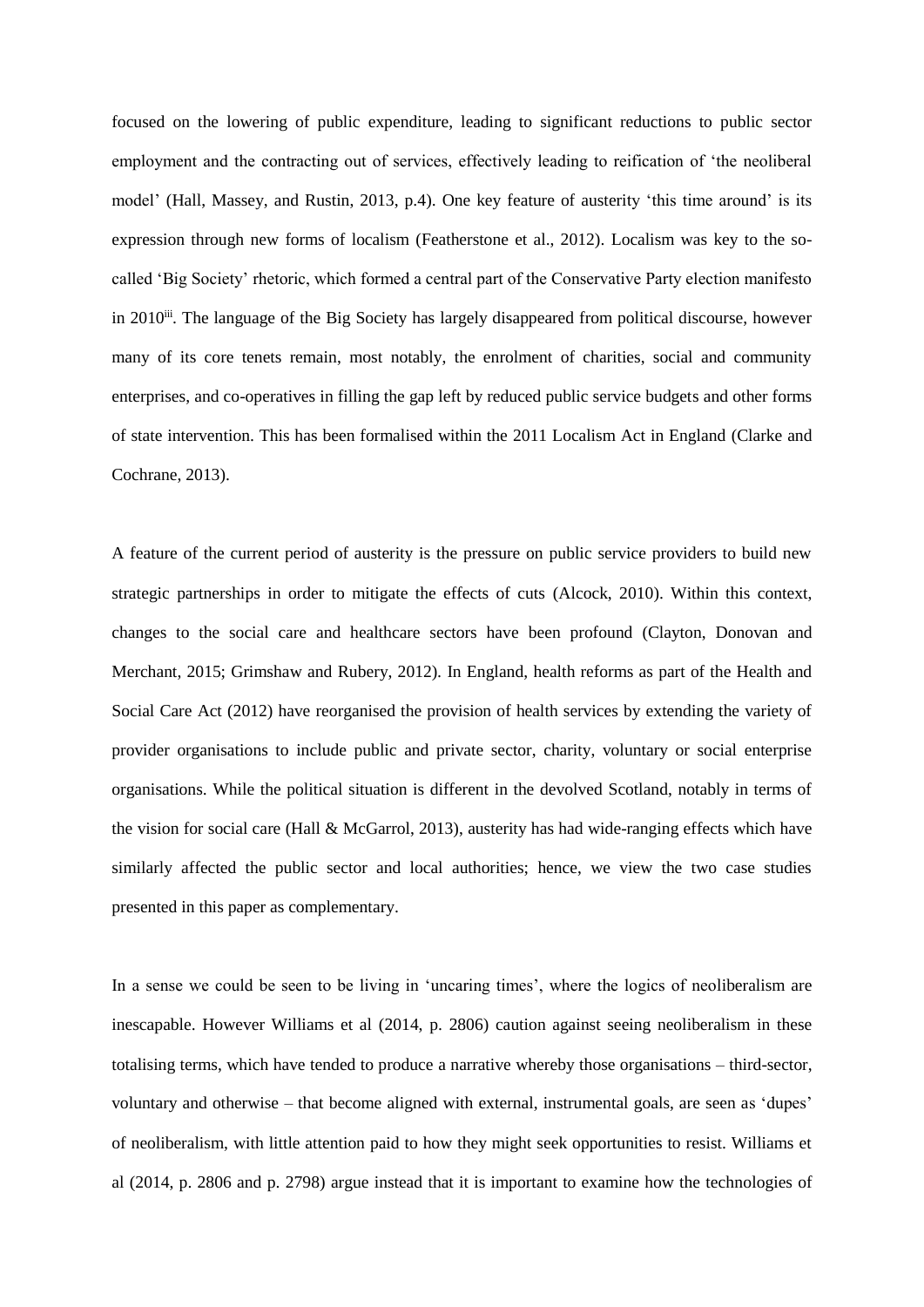neoliberal government at work in a range of organisations and institutions can be 'subverted from within' and to recognise 'forms of interstitial politics of resistance and experimentation' (see also Barnes and Prior, 2009; Hall and Smith, 2014; Tronto, 2010; Williams et al., 2012).

Levitas (2012) suggests care as one of the principles through which localism might be reclaimed along progressive lines. Her work complements recent research that has argued for the construction of new political narratives that seek to excavate progressive articulations of localism. Featherstone et al (2012, p.179–180), similarly call for researchers to examine the 'diverse and socially heterogeneous political constituencies that can be active in shaping localisms from below'. Spaces such as foodbanks have been highlighted as part of such alternative and emerging local politics (Williams et al. 2014), as spaces and sets of relationships that offer the possibility of an 'ethics of the local' (Gibson-Graham, 2003). In relation to the formal health and social care sector, Hall and McGarrol (2013, p. 692) position progressive localism as acknowledging cuts to care budgets but in a way that can also generate debate and innovative practice, and which conceives of 'care' more broadly as 'a set of social relationships within a range of formal and informal spaces and practices'.

# **Community engagement work in museums: policy contexts and professional interpretations**

Museums have long been implicated in the social realm and debates around the relationships between the museum and its communities have been a central concern of museological literature (e.g. Watson, 2007; Weil, 1999). While the nineteenth century museums imagined themselves as both pedagogic and benignly prescriptive (Bennett, 1995), the current museum field is concerned with reimagining a museum that is clearly relevant in today's society. Alongside these theoretical deliberations, in the UK context, cultural policy has played a significant role in shaping the idea and structure of 'community engagement' in museums. In the 1990s, New Labour's social inclusion policies effectively re-worked the public role of the museum into broader social policy objectives well beyond its traditional curatorial and even educational functions. In England, there were explicit expectations for museums and galleries to functions as a means of overcoming social disadvantage through their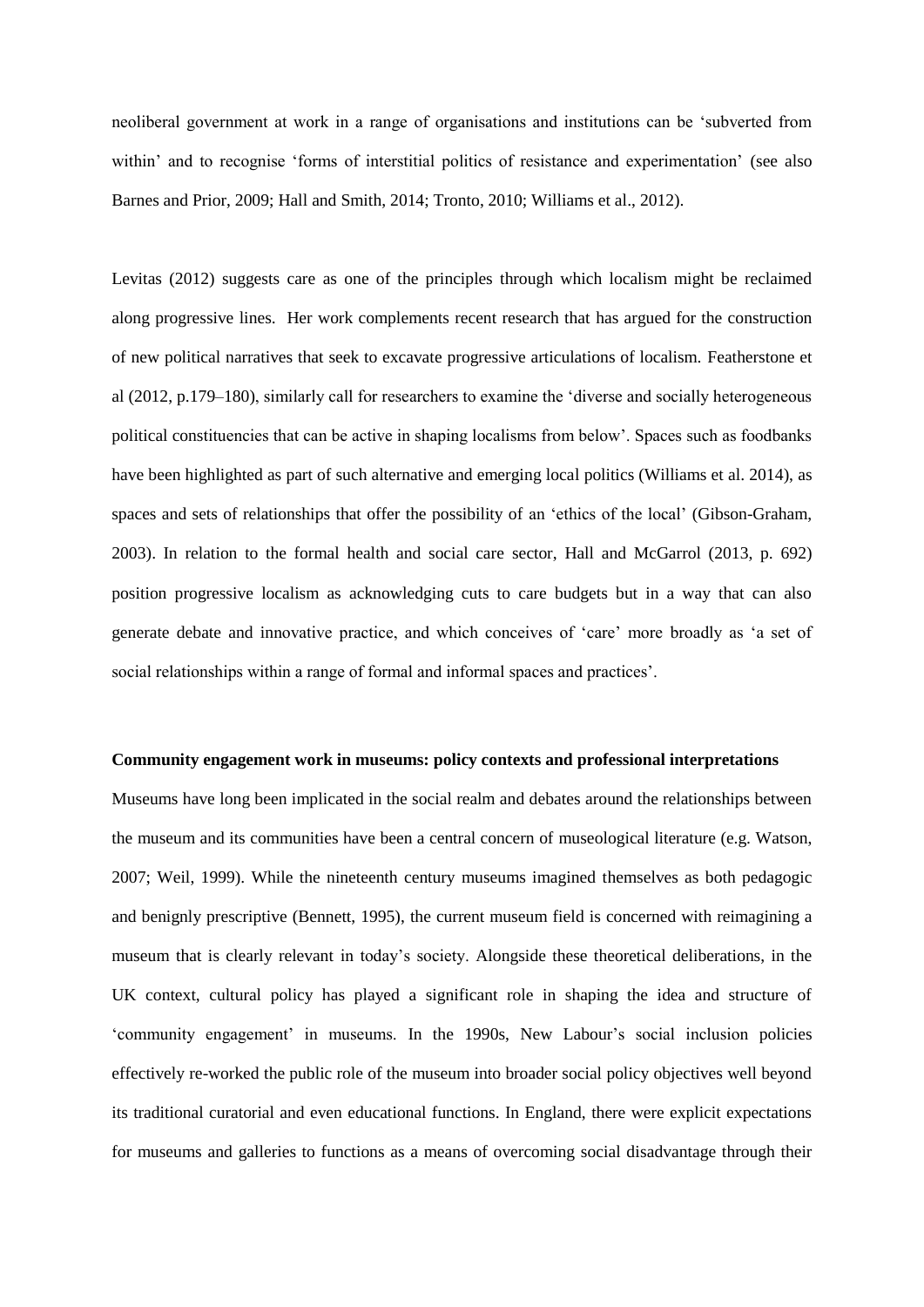public service role as 'agents of social change', delivering positive outcomes for individuals and communities (DCMS, 2000; Sandell, 1998).

Social inclusion policies required that museums engage priority target 'communities', including people from minority ethnic groups, socio-economically deprived areas, and disability groups. Beyond this, it required museums to work in partnership with a range of local organisations, including social services and the voluntary sector, to address areas as varied as unemployment, neighbourhood regeneration, community development, crime and health (Tlili, 2012; Tlili, Gewirtz and Cribb, 2007). While Scotland is a devolved nation with a measure of autonomy over its affairs in the cultural field, similar instrumental expectations have fallen upon museums (McCall, 2009, 2010). The New Labour period is often described as 'the golden age' for museums and funding, marked by a period of capacity building in terms of outreach and learning staff (Hein, 2006) who delivered new projects under the banner of social inclusion, both in England and Scotland (e.g. Dodd and Sandell, 2001).

These national contexts profoundly affect the institutional frameworks within which engagement in practiced (for example in terms of performance management indicators, see Gray, 2012; Tlili, 2012)*;* however for most museums, community engagement priorities and practices developed largely in response to local contexts since local authorities are the main funders of museums services across England and Scotland. In addition to the cultural policy and local authority environments, there are a multiplicity of other influences and pressures that direct the work of museums, including demands from professional associations and non-governmental bodies (such as Arts Council for England and Museums and Galleries Scotland), legal requirements, and internal demands (McCall and Gray, 2014). It is important to take into account these pressures, as they illustrate the complex environments within which museum staff operate.

While New Labour policies were marked by a succession of largely ideologically coherent policy directions and a period of investments in cultural projects, the coalition government years have been characterised by a 'vacuum of ideas, passion, and commitment about culture' (Pratley, 2015, p. 67)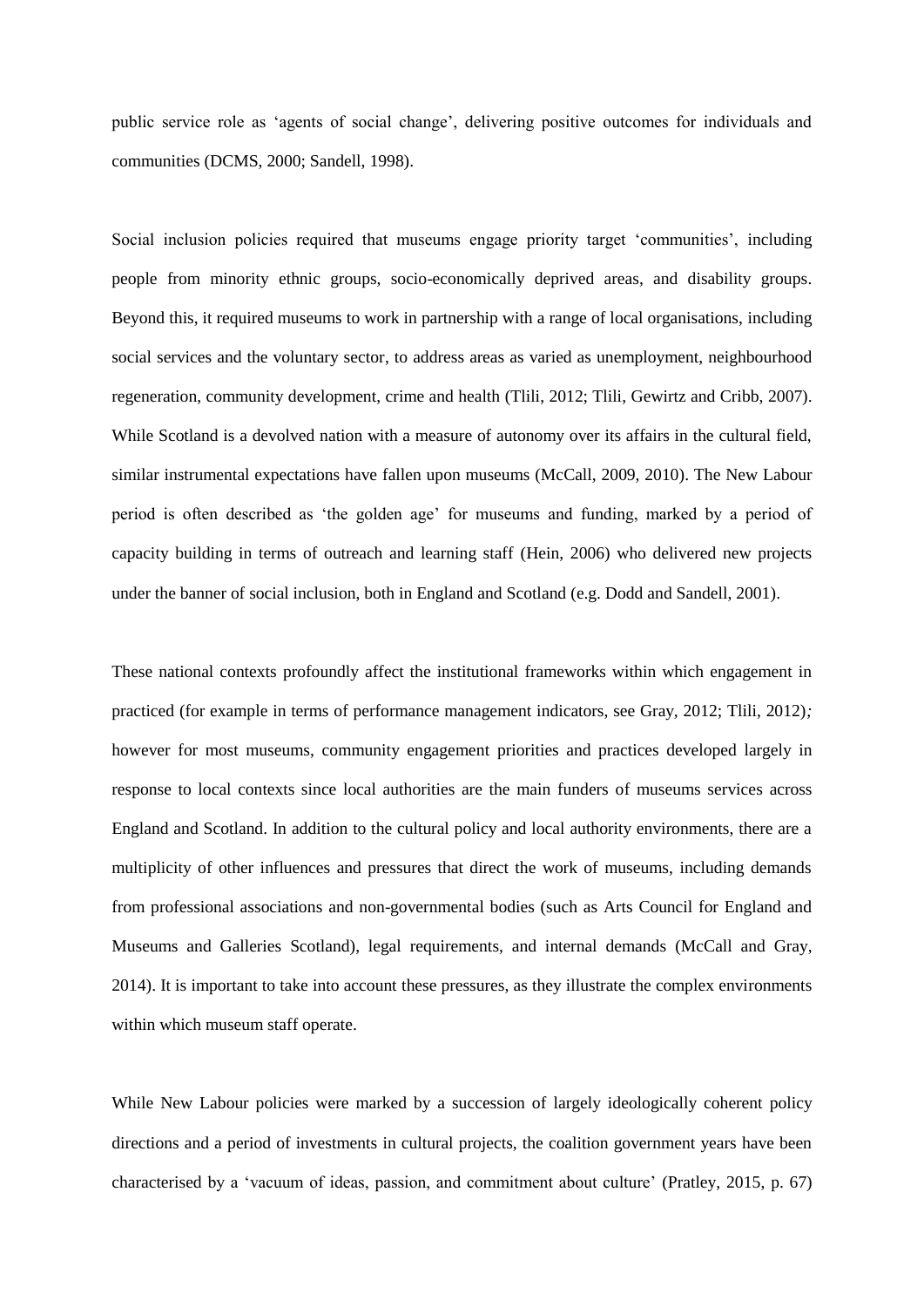and a cultural policy driven by austerity politics. In England, one policy action resulting from the national debt reduction programme was the structural reform of the sector, most notable in the abolition of the Museums Libraries and Archives Council (MLA) and the transfer of its museum functions of the Arts Council for England (ACE). An equally rapid move was the retreat from New Labour's instrumentalism in culture, with the announcement, one month into government, of staff reductions of 50% in The Department for Culture, Media and Sport (DCMS), signalling the coalition's intention to revert culture to a marginal government department (Gordon et al., 2015). DCMS's budget was cut by 15% over four years, with further DCMS cuts then passed to ACE in 2012, on top of the 30% cut applied to ACE in 2010. Further cuts were announced in subsequent Spending Reviews and Autumn Statements, and austerity is set to continue under the recently-elected Conservative majority government. Scotland's cultural sector, funded from Westminster via the block grant, has arguably been insulated from the worst of the cuts, although recent years have seen significant budget decreases. The reduction of state funding for museums been underlined by the government's opposition to direct grants and its emphasis on private investments and philanthropy to meet the shortfall in state funding and as a solution to austerity, a discourse which key funding bodies for the sector seem to have been persuaded to advocate (Babbidge, 2015).

The most immediate and devastating effects of the cuts for many museums both in Scotland and England has been felt in terms the reduction of local council's budgetary contributions. Because museums are non-statutory, provision by local government is discretionary, and as Kawashima (1997) has noted, it is most at risk when resources are scarce. Faced with significant government grant reductions a number of local councils have made proportionately higher cuts to their arts and culture provision, with some councils in Scotland announcing 100% reductions (Briggs, 2013). The scale of the damage of the cuts to the museum sector has been documented in the yearly Museums Association cuts surveysiv. As programmes whose 'return' is not readily convertible into economic value, community engagement and outreach are vulnerable, with high profile organisations such as the Victoria and Albert Museum in London scaling back its diversity team, and English Heritage closing down its outreach department (Atkinson, 2010, 2013). In Scotland the effects of austerity have been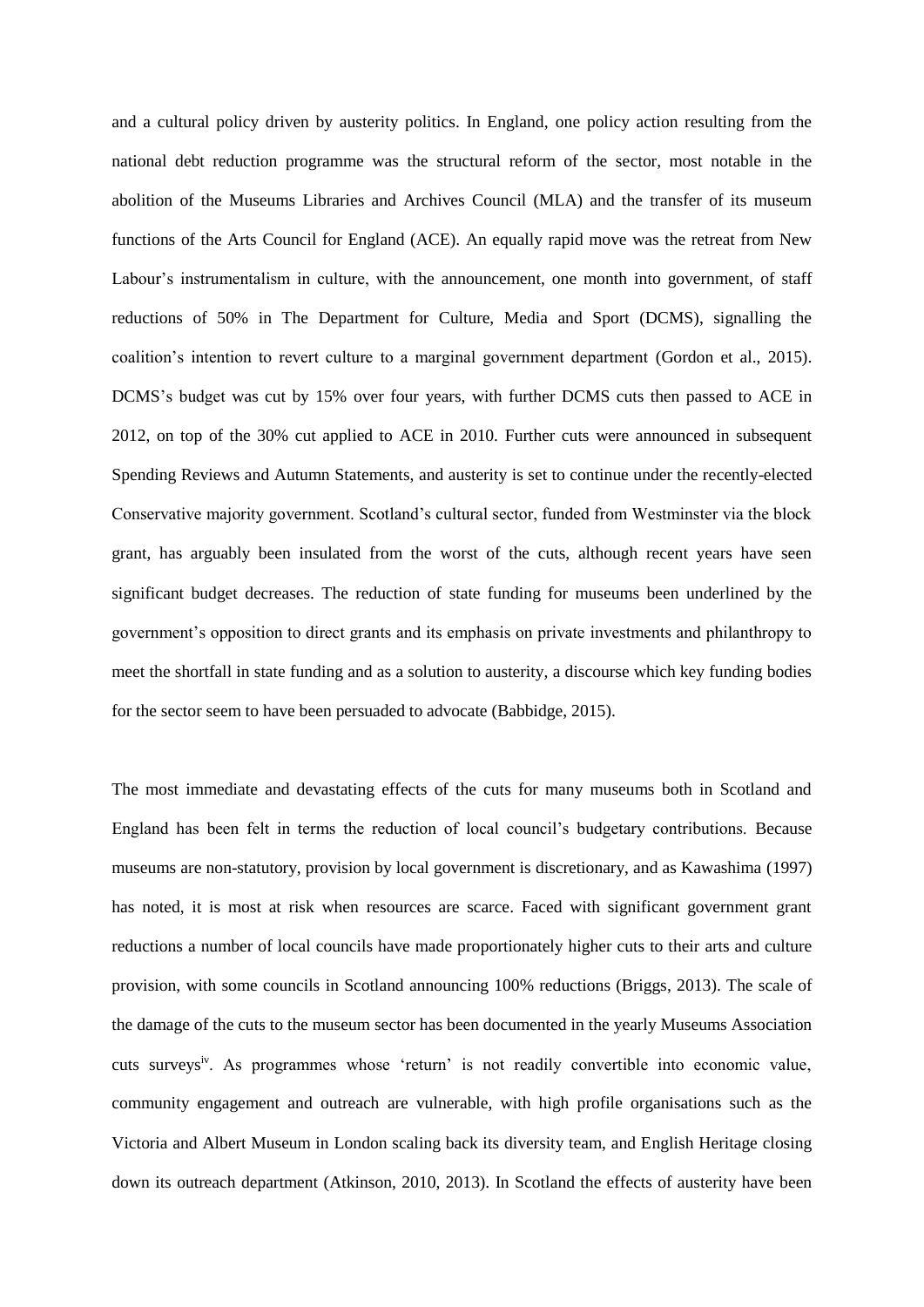less dramatic and larger museum services, particularly those in Scotland's 'Central Belt', have been able to keep levels of outreach and community engagement work relatively steady, in part due to the increase in investment in these areas associated with the Commonwealth Games (held in Glasgow in summer 2014). Overall however, community engagement in museums has tended to operate through short term project funding, and generally it has not been embedded into core structures or core funding streams (Lynch, 2011). Another effect of the cuts in both Scotland and England has been that many of the local voluntary organisations and community groups that have been partners in museum engagement programmes are suffering, and some have disappeared altogether.

At one level then there is a story about museum's outreach and engagement work which aligns with the conditions of cultural policy and favourable (or otherwise) funding arrangements. The policy drive to reconfigure the role of museum as a public service has received significant academic attention (Bennett, 2003; Gray, 2008; Kawashima, 2006; Newman and McLean, 2004; O'Neill, 2008). The perceived instrumentalisation of museums has largely been based on a view which privileges a softdisciplinary discourse and the dominance of structural policy effects. While we are not exactly in dispute with this argument, we want to emphasise the everyday actions of museum workers, which we feel complicate the negotiation of the museum's social role. In the field of cultural policy studies, examination of policy implementation have revealed that museum workers are key agents in interpreting, mediating and reconfiguring the wide-ranging policy expectations for museum, linked to professional values and beliefs (McCall and Gray, 2014) and professional subjectivities and identities<sup> $v$ </sup> (Paquette, 2012). For example, in England, Tlili (2008) has examined how the concept of social inclusion was reconfigured within other museum priorities, although chiefly with the effect of diverting away from its core principles, as it became reduced to a box-ticking exercise. On the other hand, McCall (2010) showed how, in Scotland, the policy ambiguity surrounding social inclusion also opened up spaces for museum workers to reappropriate its language to pursue their own activities. In this view practice does not simply follow orderings of state power, rather it is also reconfigured 'on the ground' in often-contradictory ways. As we will go on to show in the empirical discussion, social inclusion has been an important concept in driving community engagement practice across our two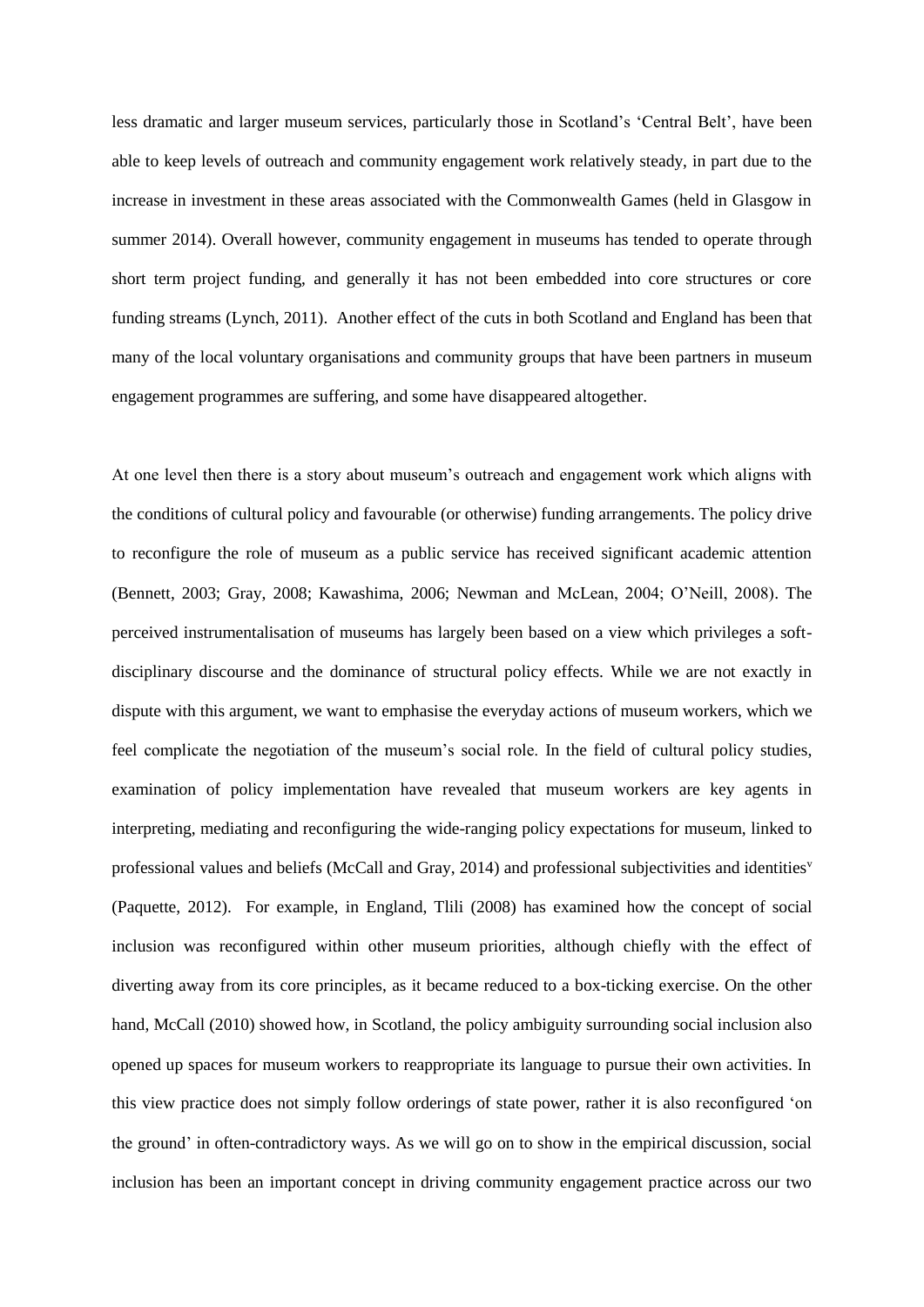museum case sites, where it has been configured in different ways and where its legacy still influences professional values and the work of engagement with communities.

### **Methodology**

The comparative analysis presented in this paper draws together empirical material gathered as part of two separate doctoral research projects which ran nearly concurrently. The first research project, undertaken by Munro, began in 2008 and addressed the work of community engagement staff working within a large, urban municipal museum service in Scotland (henceforth the Municipal Museum)<sup>vi</sup>. Morse, through a collaborative project beginning in 2010 with a large regional museum service in the North of England (henceforth the Regional Museum) focused on the service's Outreach team and their partnerships with social care and healthcare services (see Morse, 2013).

The Municipal Museum and the Regional Museum are similar in a number of important ways which enable us to bring their engagement work into conversation. Both are large, multi-sited services with vast collections including art, social history, science and industry, and fashion, and both have a long history of socially-engaged museum work which has taken a variety of forms, including co-curated exhibitions, collaborative collecting projects and community advisory boards. Both museums have a similar number of staff (c. 300), and similarly sized outreach/engagement teams (8-15). Both museums have complex funding structures, which include local authority funding, central funding and other grant contributions which tend to support project work. As a point of difference, in terms of governance the Regional Museum is local authority museum while the Municipal Museum is administered by an arms-length company. Though ostensibly independent from the local authority, in practice it still aligns itself closely with council priorities.

The two research projects employed a similar qualitative methodology to investigate engagement work which further enables comparison of their findings. Both research projects took the form of long-term (18 months) organisational ethnographies which included substantial amounts of time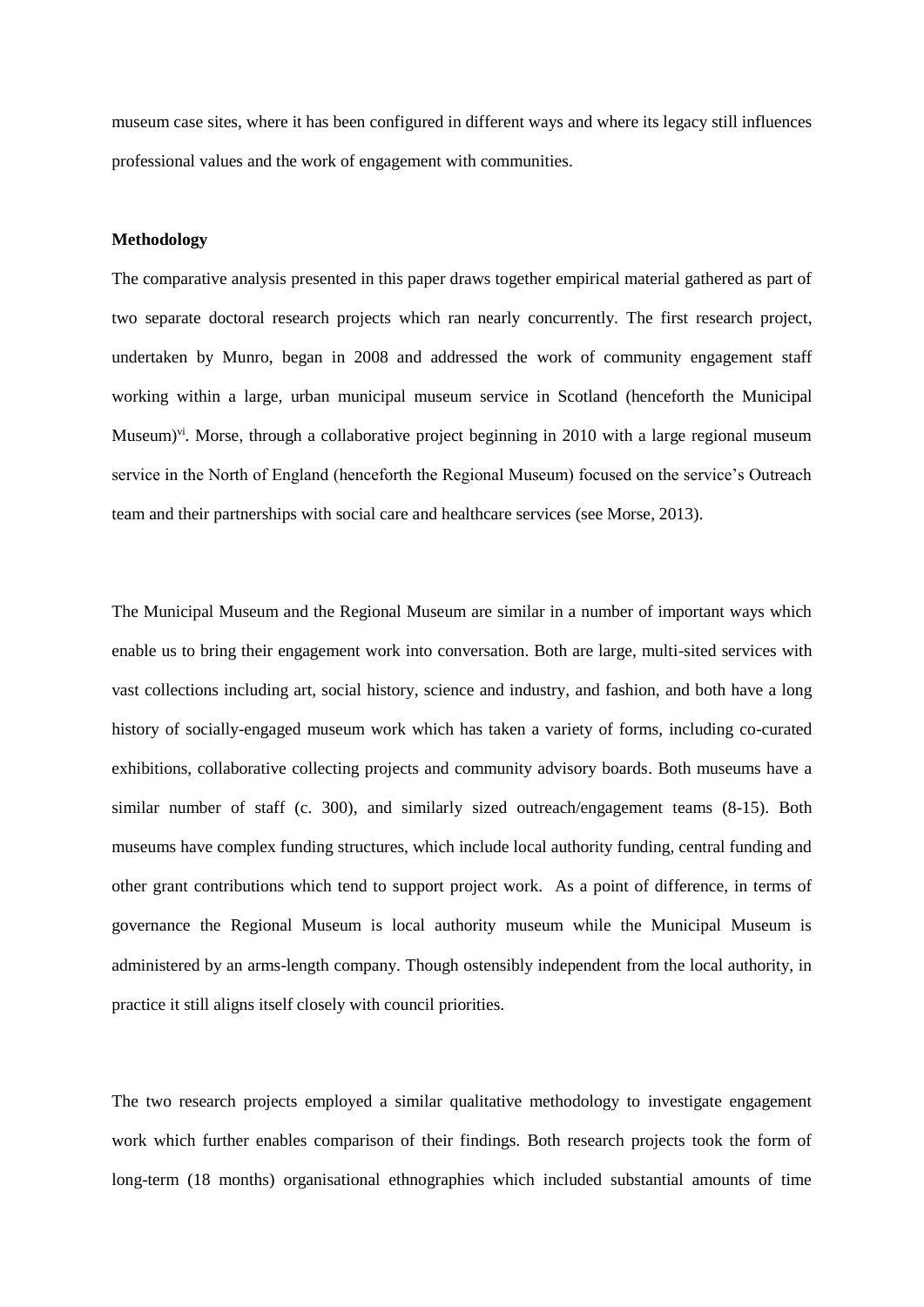embedded in the community outreach and engagement teams, and in addition, the researchers' own participation in community engagement projects. The material presented in this paper draws upon observations and semi-structured, in-depth interviews with community engagement workers – that is, those staff directly involved in the delivery of community engagement projects<sup>vii</sup>. This included 8 staff members in the Regional Museum and 10 staff members in the Municipal Museum (this data was gathered anonymously and after participant consent was given). Both studies were, independently, grounded in a practice perspective which foregrounded the everyday actions and micro-decisions of staff 'behind the scenes' as vital to understanding museums (Macdonald, 2002).

When we initially began our respective projects, we did not anticipate making the case for community engagement as a space of care. Rather, our commitment to demonstrating the 'caring' that is done within museums came about as we gradually recognised the actions of museum professionals as contributing to the creation of spaces of care within community engagement schemes. We came to the idea of co-authoring a paper through a series of conversations about our research experiences in museums, and in particular, the effects of austerity on our research contexts. Looking back at field diaries and interviews through new theoretical lenses, specifically the emerging literature on progressive localism, we came to further recognise the distinctive articulation of care within the deepening context of austerity. As a collaborative piece then, we have sought to draw out commonalities and differences in our research milieu, and to draw attention to the ways in which museums' community engagement schemes may represent dynamic new spaces of care. As a caveat however, because this paper focuses on the practice of museum professionals, the voice of participants is absent and we do not directly address the continued presence of power relations and exclusions (see Lynch, 2011).

Participants in community engagement projects are usually identified through established community groups, voluntary organisations or via welfare agencies and health and social care services, and typically could be considered vulnerable or otherwise marginalised. For example, across the two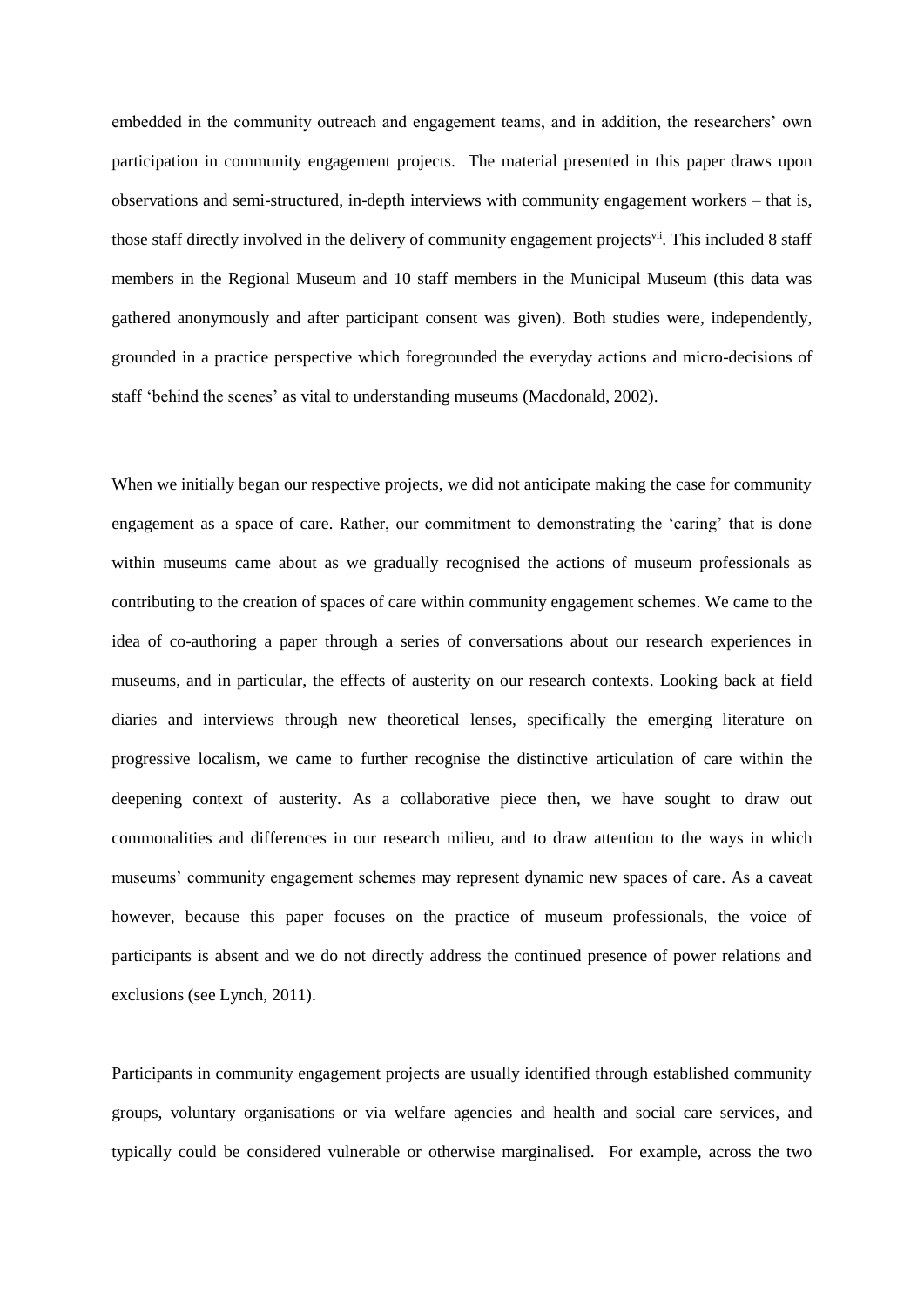museum sites, projects have included work with mental health charities, addiction services, care homes, the Probation service, refugee and asylum seeker groups, and young people deemed 'at risk', amongst others. While there is no programmatic 'script' for how community engagement projects are delivered - since these differ substantially between museum services and according to the group being engaged (Simon, 2010) – there are, however, common features: community engagement programmes generally involve small groups of people coming together for weekly, fortnightly or monthly sessions facilitated by museum professionals around a specific theme, collection, or exhibition (Munro 2014) Programmes are tailored to the group and often include exhibition visits, 'behind the scenes' tours, object handling and a creative outcome, such as arts and crafts, creative writing, or photography. Projects can take place either in community spaces (also known as 'outreach') or in the museum. Community engagement programmes might result in a display or exhibition, or they may simply be about building relationships between the museum service and non-user communities.

## **Community engagement as a practice of care**

In the following section we present two short vignettes from our museum sites to illustrate the caring work that takes place within community engagement sessions. The following is adapted from Munro's fieldnotes, taken after a community engagement session that brought together recent migrants to Scotland, and young local students:

*After our session today, which had been lively, chatty and (unusually) very much driven by the participants, I asked a fellow facilitator whether she could pinpoint what had made it such a good session. She said, that she thought we'd reached the stage in the programme where people feel comfortable talking about themselves and their hopes and worries, their future plans and everyday problems. Staff often say that they attempt to create spaces where participants can talk freely, and where they know they will be encouraged, and listened to, and where their knowledge is understood as valuable.*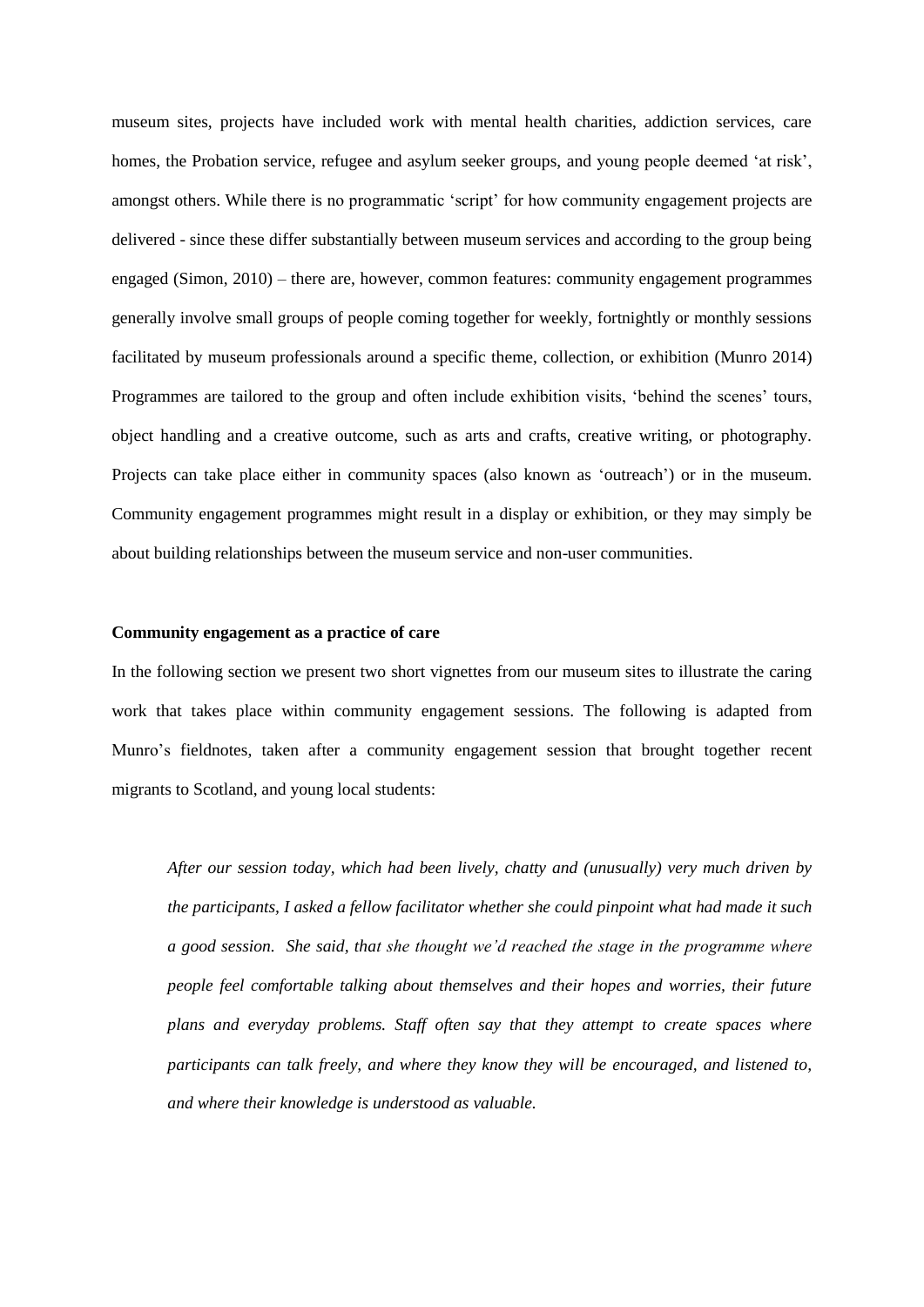The second extract is taken from Morse's fieldnotes written up after a conversation with a member of the Outreach team at the Regional Museum after a digital storytelling session with a group of seven mental health service-users;

*For a few days now, we have been musing on how to 'do' a good engagement session. It is not necessarily easy or obvious to articulate. After a pause, she says: 'I am constantly looking for signs and getting a general idea for what the feel is when you get in a room and you respond to that in the way you think is the best way'. Maybe that's what makes the engagement feel real: there is commitment to making a connection, and a motivation for doing it in the 'best way' – not for the museum, but for the participant.* 

The formations that spaces of care can take in museums have been extensively detailed elsewhere (see Munro 2014). By bringing our two sites into conversation, we can focus more clearly on some of the central practices of care that support the creation of such spaces. The affective, relational and material dimensions of this practice are briefly highlighted here to illustrate our understanding of the forms of 'care' and 'caring' in museum work.

The first concern of museum staff in community engagement project is always to provide a welcoming, inclusive and safe environment for participants, and most importantly, a space in which participants feel they will not be judged. Several commentators have noted how museums have the potential to act as safe spaces, as they are nearly always non-stigmatising environments (Camic and Chatterjee, 2013; Silverman, 2010). In the first quote, we see how museum staff create such environments over time, assuring individuals that their situated experiences and knowledges are valid and valuable. Inclusive spaces are also based on technical access arrangements, tailored to the needs of specific groups. These are part of the psycho-social texture of community engagement sessions, which are underpinned by a multitude of ordinary caring acts, such as taking time to share cups of tea, getting to know each participant's name, and generally being friendly and approachable. As Parr,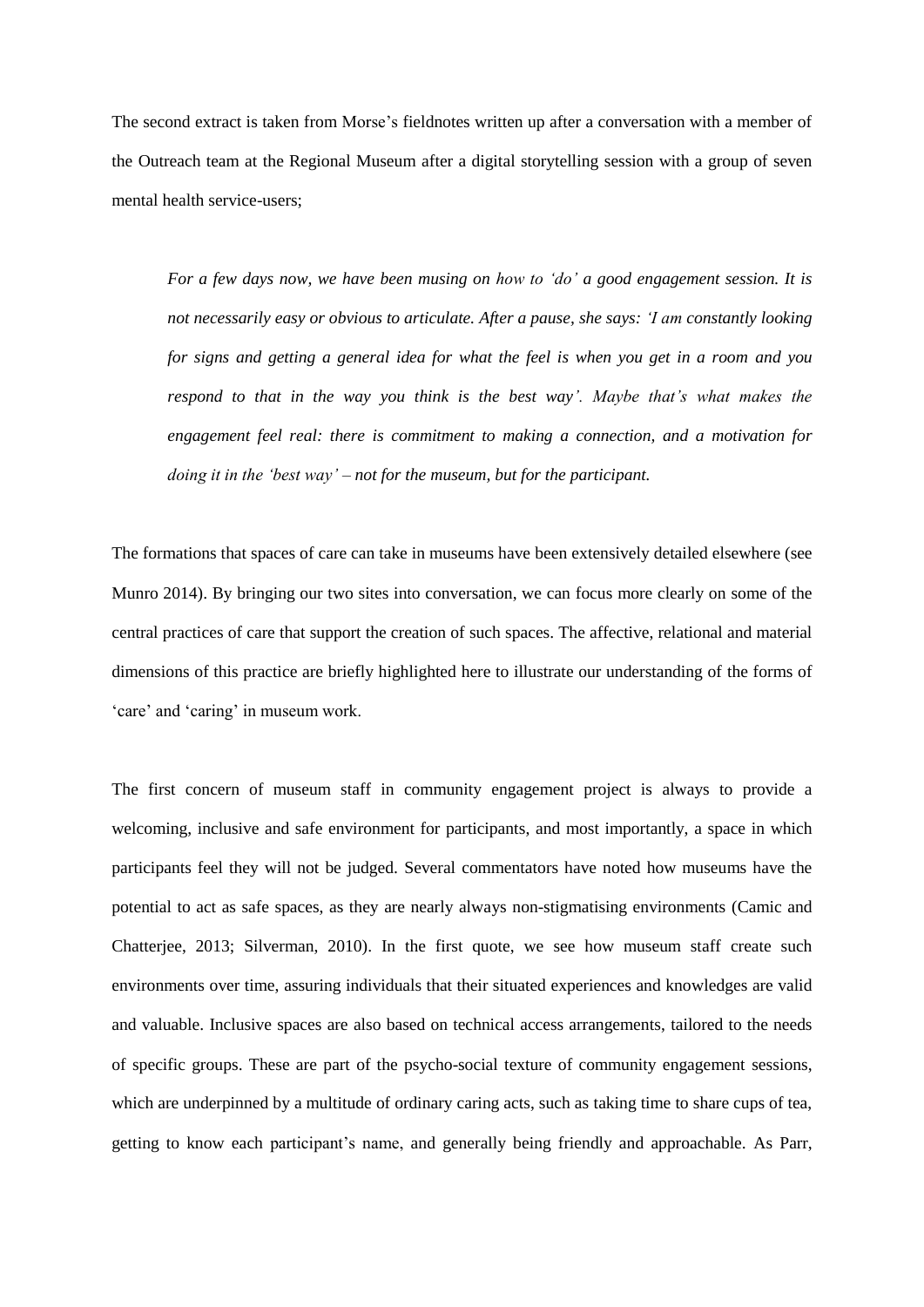Philo and Burns (2004, p. 406) suggest, while these mundane acts of care may seem diffuse, they often 'demonstrate the reality of inclusion'.

A further element of the practice of care in museums is staff's efforts to create social spaces, for example through group activities and end of project celebrations. Of course, simply performing these actions does not ensure that inclusion or safety is felt by participants: these acts also need to be part of ongoing caring interactions with participants. Munro (2013, p. 56), drawing on Conradson (2003b), suggests that the caring spaces in museums are best understood as spaces that aim 'to support the emergence of more positive selves'. This is arguably made possible through the acceptance, support and encouragement that are consistently displayed by museum staff towards participants, demonstrating what Conradson (2003b, p. 508) described as the 'proactive interest of one person in the well-being of another and as an articulation of that interest (or affective stance) in practical ways'.

For the community engagement practitioners in both sites, museum programmes are understood as able to improve individual's wellbeing through the distinctive 'museumness' of the activities, highlighting the material dimension of care in this context. Elsewhere, Askins and Pain (2011) have argued for the need to pay attention to the 'geographies of matter' within participatory projects. In community engagement programmes museum objects are central but not intrinsically or aesthetically; rather they are important because of how they enable points of connection. These points of connection may be personal or emotional, or they may be about sparking a new interest - for example in how an object was made. Crucially, the specificity of museum care is that it is also done through *touching* objects and *making* a creative response through arts, crafts, or photography (see also Chatterjee, 2008).

### **Professional identities and the creation of spaces of care.**

We have highlighted the importance of museum workers' purposeful efforts to create and maintain safe, 'caring' spaces. While many of their gestures can be seen as mundane, they are underpinned by a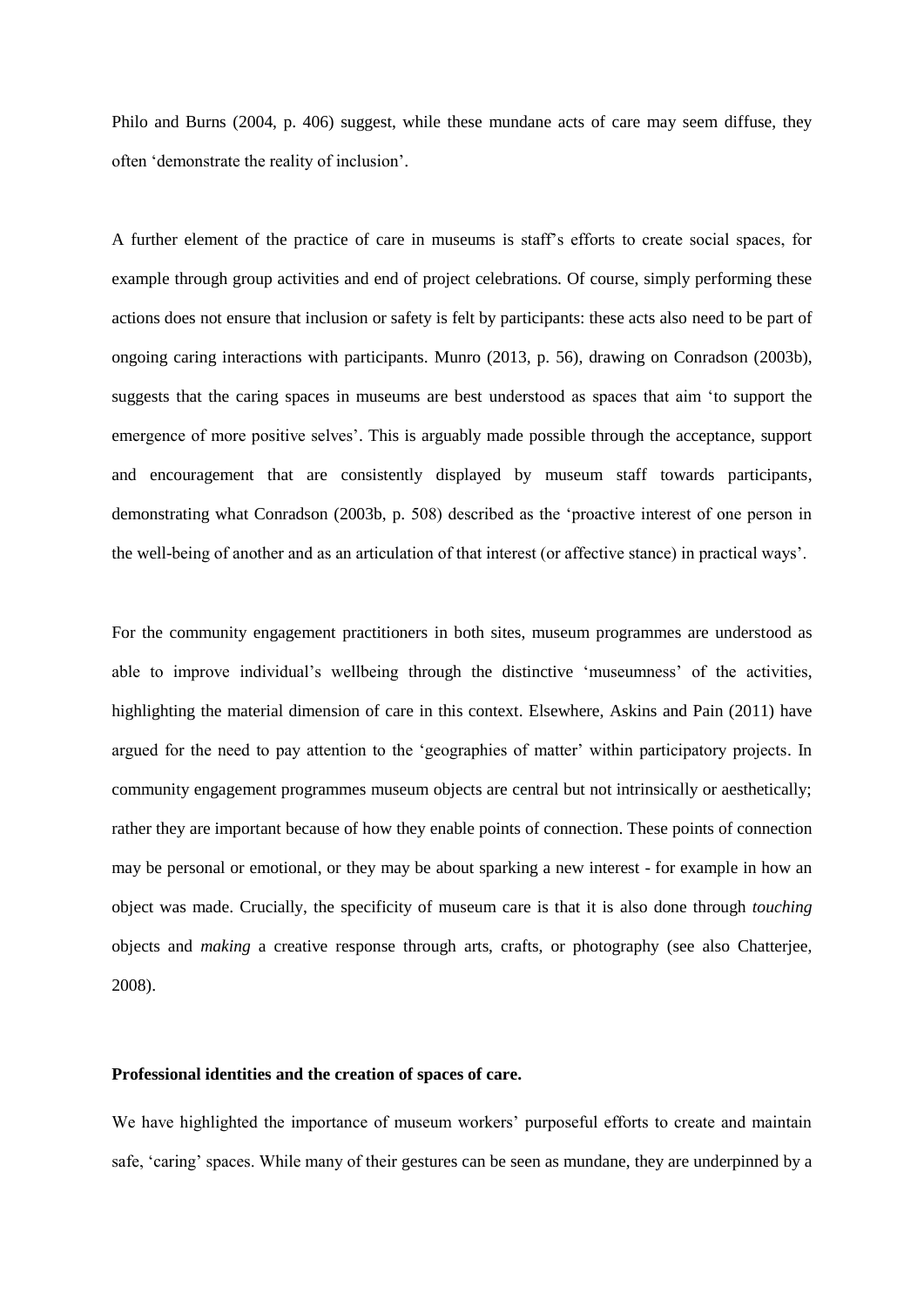set of beliefs concerning the purpose of museum engagement work, the articulation of which found a starting point in the notion of 'social inclusion' in museums. In both museum sites, the commitment to the idea of social inclusion can be traced back to the early work of the museums' education teams – in the Municipal service, this was formalised as early as the 1940s. The official policy drive for social inclusion through the New Labour years mainstreamed this commitment in both services. This is exemplified in the growth of the services' Learning and Outreach teams, and attendant changes in the professional skillsets of these teams. Over this period, the services invested in new positions focused on attracting individuals who were skilled at communicating and working with potentially vulnerable or excluded individuals, rather than requiring narrow subject specialisms linked to collections. As a result, in both the Municipal and the Regional, the background of staff is now mixed, including community arts, youth and community work, social work and teaching; and other staff with a more 'formal' background in heritage or museum studies.

The social inclusion agenda first required museums to ensure that they were accessible to as many social groups as possible; however it quickly expanded to include more tailored and instrumental goals. As Tlili et al. (2007) have described, 'social inclusion' has been interpreted in diverse ways, however there has been a marked tendency towards a focus on 'getting people in'. For the teams at the Regional and Municipal museums, access was understood as underpinning community engagement and, crucially, as going beyond statutory provision. For the engagement teams we spoke to, the notion of 'social inclusion' was not simply about fulfilling policy demands – in their collective view culture should be accessible to all as a point of principle.

For the teams in both sites, community engagement was first about using museum collections as resources for constructive identity work (what we have described above as enabling the creation of 'more positive selves'). One Municipal Museum worker summarised how community engagement might boost confidence, aspiration, and wellbeing in individuals, stating: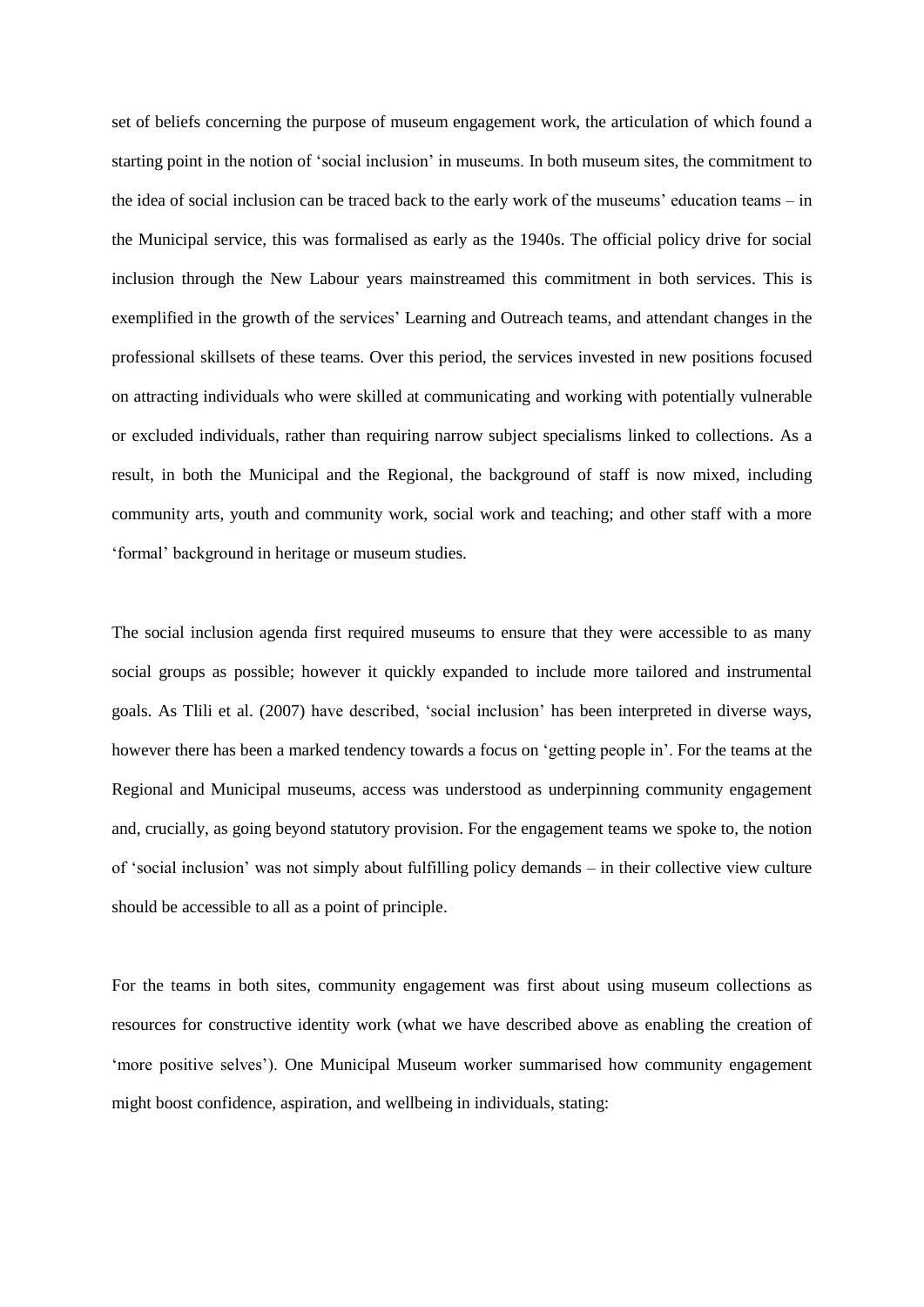Getting people in a room, sitting and listening to one another. You're meeting people perhaps you wouldn't ordinarily meet, talking in a safe environment […] and that will help you in your dealings with folks on a daily basis. You might be more outgoing, more confident, because you've seen how your stories, your experiences, what you know, who you are, you know, that matters. You might treat others differently (Municipal Museum engagement worker, 2009).

Community engagement is, then, seen as potentially beneficial both at the level of the individual and at the level of the community, or the individuals' wider social sphere. The relationship between these two levels was often understood in terms of the 'ripple out' effect, where individual engagement has a wider social impact.

Staff in both museums spoke explicitly about their current practices of museum engagement being influenced by their background. Within the Municipal Museum, for example, many museum professionals had previously worked in social work, the formal care sector, and within youth or criminal justice settings. In the Regional Museum, professional identities were also linked to the formulations of engagement work:

I was in contemporary public art and galleries […] and I thought it was too elitist […] I also had some experience in community engagement - not in terms of a museum or cultural perspective but actually about identifying issues with communities and participatory action [...] That was the community side, and the contemporary art side wasn't fulfilling enough so I thought where do these two things come together? And they met through social inclusion and the museum (Regional museum team member, 2013).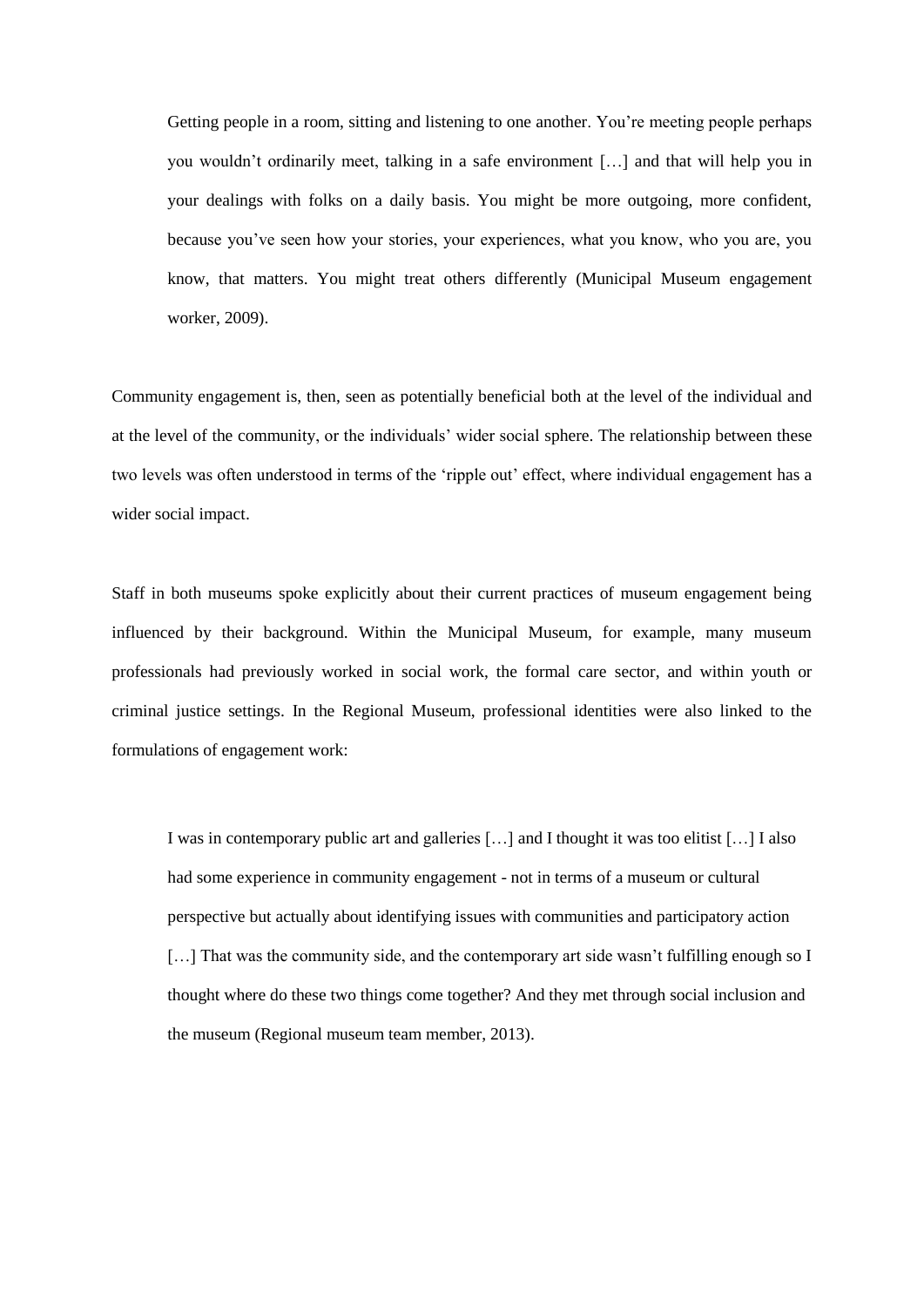Another important point of connection then between the two museum sites is the diverse professional identities of museum workers, and the ways in which these have shaped the practice of community engagement.

In the Regional Museum the logics of community engagement were explicitly linked to the social responsibility of the museum as a local authority-funded service. This was framed in terms of a shared responsibility to work with a range of organisations to deliver social impacts in relation to local forms of disadvantage. As one member of the Regional team put it,

There was also an ethical side of things - we didn't just want to get people [just] connecting with collections, it's more than that. We want to make a difference to people's lives, and believe we can do this through art and culture (Regional museum team member, 2013).

At the Municipal Museum engagement projects were also linked to a sense of responsibility to community; however this was imagined in large part as related to the wider ethos of the organisation*.* As we have described above, while in practice many projects aligned with local council objectives, these operated outside of a formal governance agreement. While there are differences in underlying drivers, these understandings of social inclusion have shaped the kinds of progressive partnerships that have been developed across the two sites, which we detail below.

Crucially, museum professionals did not see themselves as social workers; rather they saw their role as supporting wider processes of individual social care and community development through heritage and creative programmes. This point is important, as there is a tension that runs through the role of museum engagement workers. When pronounced by other staff not directly involved in the work of engagement, the phrase, 'social work' often held pejorative connotations, as detracting from the 'core' functions of collections and display. In some cases, then, it was used as an argument *against* socially engaged activities, especially at time of budget reductions. For the engagement teams, this distinction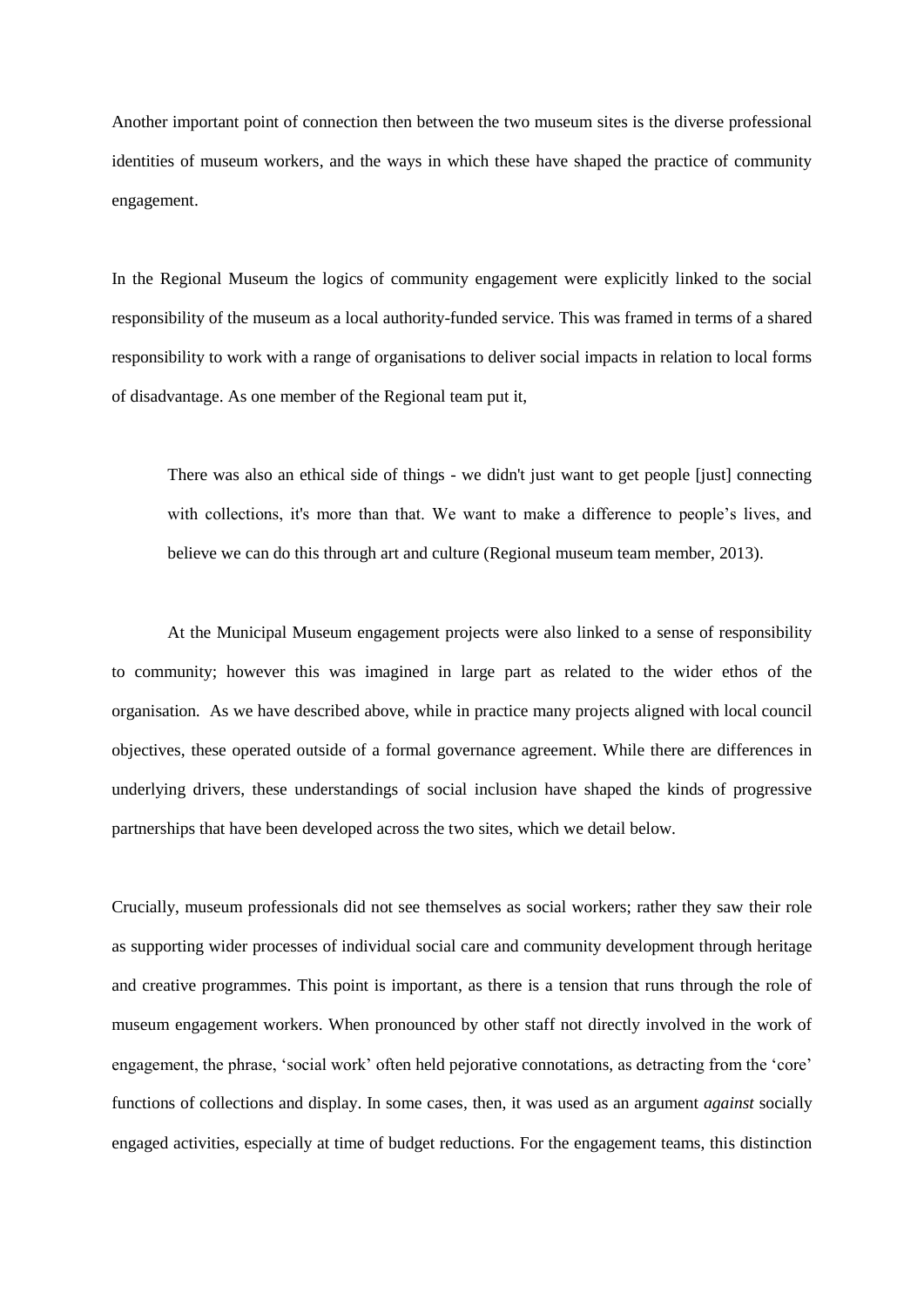was important but in ways which were about qualifying the professional domain of their work and their field of expertise:

We are not social workers. But we have to work with people who are, and with their clients, and we do things that look like social work. So we should be trained, I think, but we should be aware of the limits of our ability (Municipal Museum engagement worker, 2010).

We have a lot of skills that community development workers and social workers have but that are not what we are employed to do. It's very important that we are not seen by a participants as being able to offer those skills. And that is why we always work in partnership with staff from other organisations (Regional Museum engagement worker, 2012).

Staff in both museums positioned their engagement practice in relation to social work. Of course participants in museum projects were often individuals with experience of other social care or formal care services, however staff made this distinction in order to highlight the limits of care insofar as it is practised within the museum, and the importance of partnerships in situating this work within broader landscapes of care.

# **Community engagement as 'resistance'.**

At the centre of the museum professionals' practice in our two sites was a sense of commitment and responsibility to local communities, established over time through the idea of 'social inclusion', and reinforced in light of current period of austerity. While museum workers were affected by the cuts to the cultural sector, in terms of budget reductions, job insecurity and low morale, for the community engagement museum workers in our two sites, the consequences of austerity politics was perhaps most deeply felt in relation to the circumstances of partner organisations and community groups. In several cases, job losses meant that the museum teams lost their key contact and partnerships folded; in other cases, reduced budgets meant partner organisations redirected resources and personnel away from cultural or creative programmes towards their core activities; and in some instances, community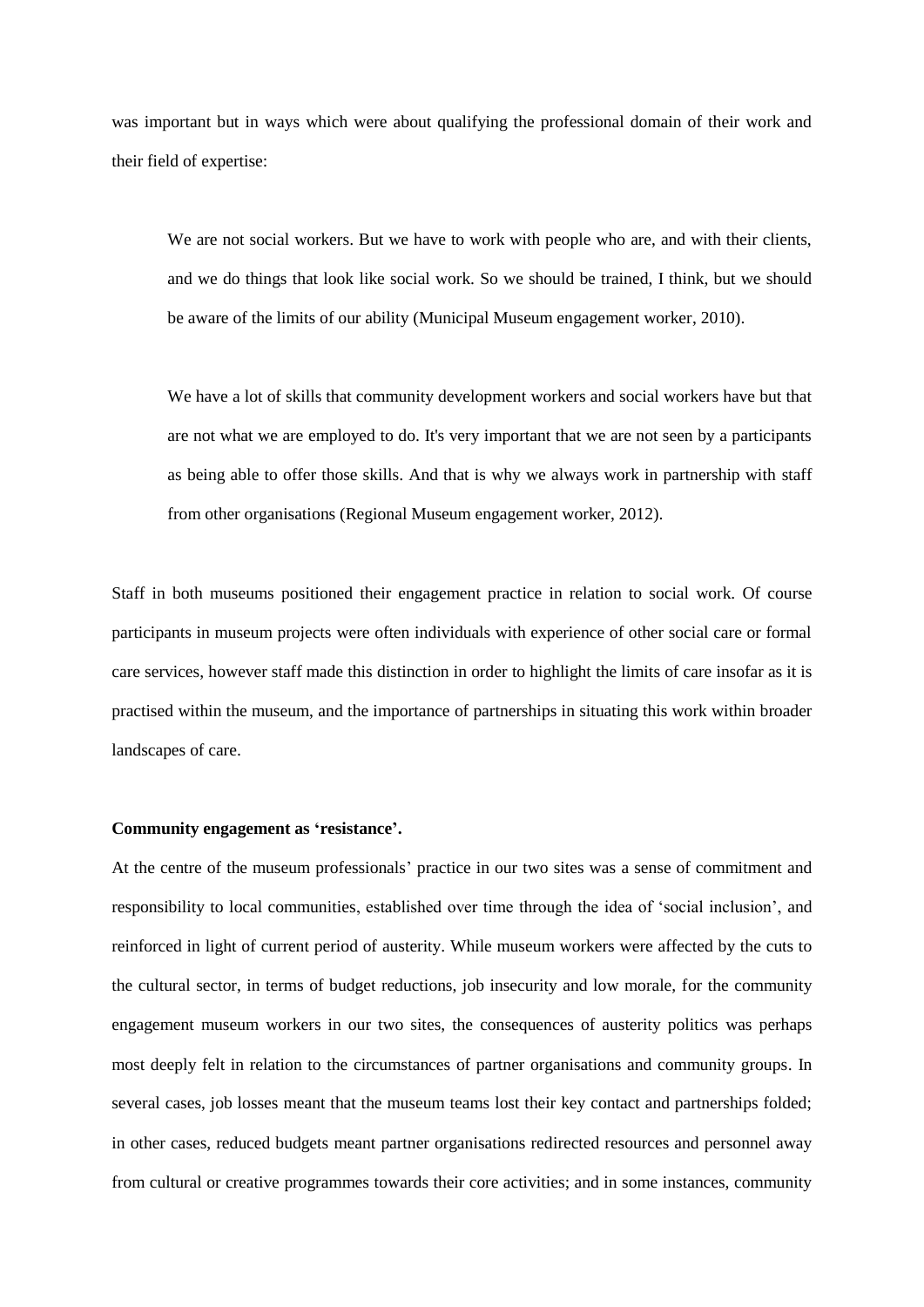support organisations disappeared altogether as their funding was pulled. More generally, because of budget reductions and new challenges facing their service users, these partners felt they were having to do 'more with less', and struggling with fewer staff.

Many museums workers spoke of a sense of responsibility towards these social and community workers. As one worker put it: 'there is a sense of responsibility to the people you work with on the ground – if you lose that you lose the point of what's being done' (Regional Museum worker, 2013). There was also a personal sense of empathy with the service users and community members who were experiencing daily challenges in relation to changes in welfare and social care provision. More broadly, these senses of responsibility and empathy could be seen to come together in re-orienting the practice of museum engagement to provide more explicit spaces of support and care within the community.

As Hill (2005) has argued, it is important to pay close attention to local social and cultural formations when investigating the 'shape' that community engagement programmes take in any given place. In the case of the Municipal Museum, community engagement takes place against a backdrop of persistent social problems – the locality within which the Municipal Museum operates is well-known for poor public health, high levels of alcohol and substance abuse, and a high unemployment rate. Similarly, the Regional Museum has numerous venues working in some of the most socially deprived wards in the region, with a similar range of problems, notably around mental illness and alcohol misuse. As Hamnett (2014) notes, these entrenched problems have arguably been exacerbated across the country by the current context of austerity.

However, the context of austerity was seen by many across the two museum sites as opening up the possibility of spaces for 'resistance': that is, spaces where new productive relationships, partnerships and collectives could flourish. In the Municipal Museum, this sense of collective purpose represented an opportunity to instigate progressive projects at the local level: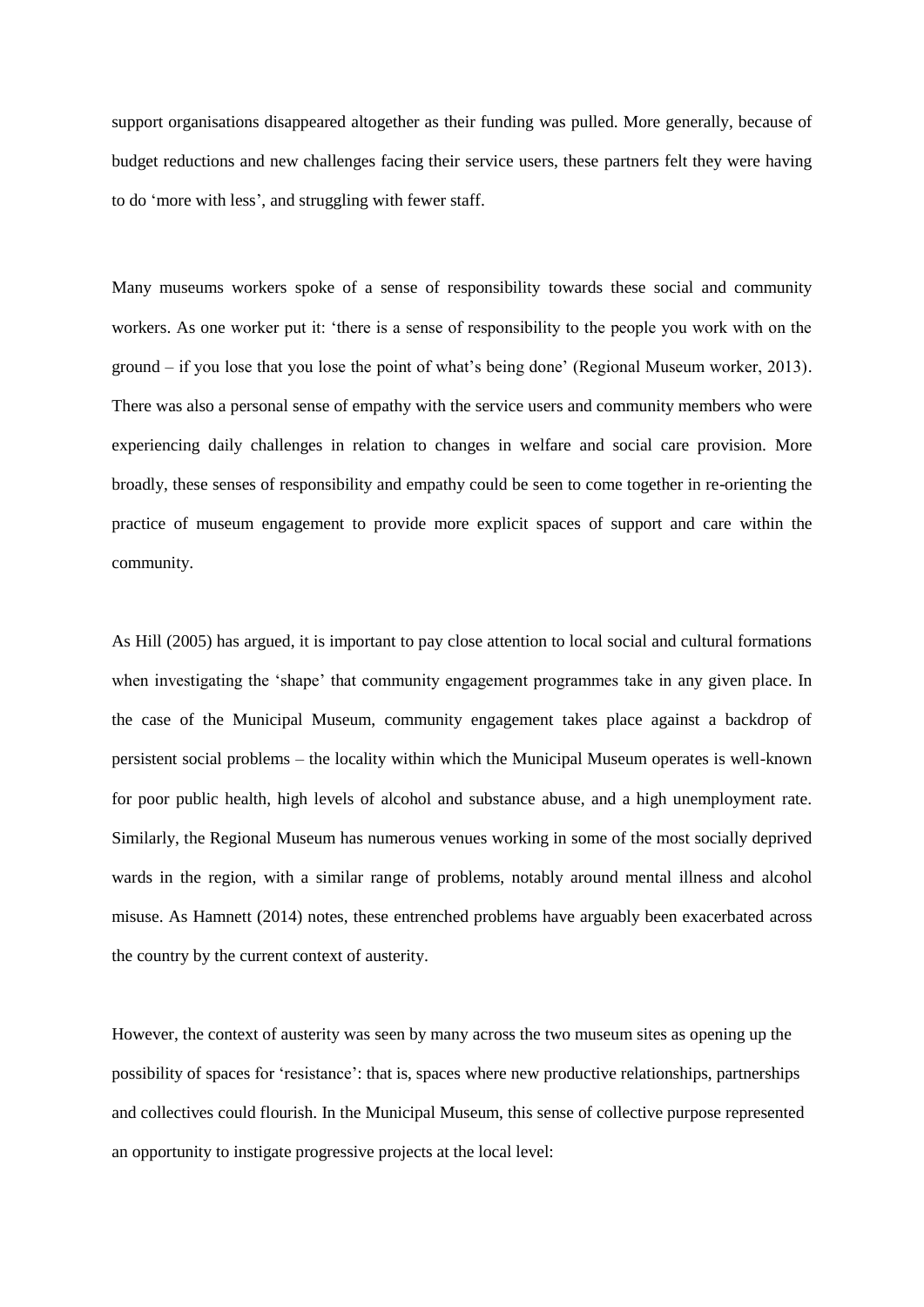There is a feeling that folk are being let down by the people who are supposed to help them [...] All these services that people rely on being hollowed out. In that kind of context, anything that we can do to help, well, I will push for that. It underpins a lot of what I do, the projects I plan and put forward, the partners I try and enrol (Municipal Museum engagement worker, 2013).

This museum professional spoke of the need to recognise that a number of institutions and organisations were now working towards the same goal, to undermine austerity and to protect local services. The Municipal Museum worker did, however note that due to the extreme precariousness of many of the organisations he wanted to link up with, that these initiatives tended to be opportunistic and responsive. It was difficult to build long-term, formalised partnerships with organisations that were operating under conditions of extreme precariousness. As a result, many of the partnerships the Municipal Museum was involved in were largely museum-led, which the Municipal Museum worker admitted was not ideal given that the service was striving to hand communities greater control over projects. As Lynch and Alberti (2010) have argued, instigating community projects that are largely museum-led opens museum services up to accusations of tokenism.

Staff within the Municipal Museum stated that they sometimes found it difficult to build relationships with vulnerable or marginalised individuals, groups and communities. One staff member stated that this was because the museum service was understood as one of a series of local institutions that were not to be trusted. One worker suggested that the museums service was perceived as having an 'agenda', and noted that many communities saw it as an arm of the state, and therefore potentially prescriptive, punitive or disciplinary (see Lepine and Sullivan, 2010). She understood why local communities might feel this way, but felt that through her work she could show individuals, groups and communities that the museums service was 'different', and that its staff could be trusted.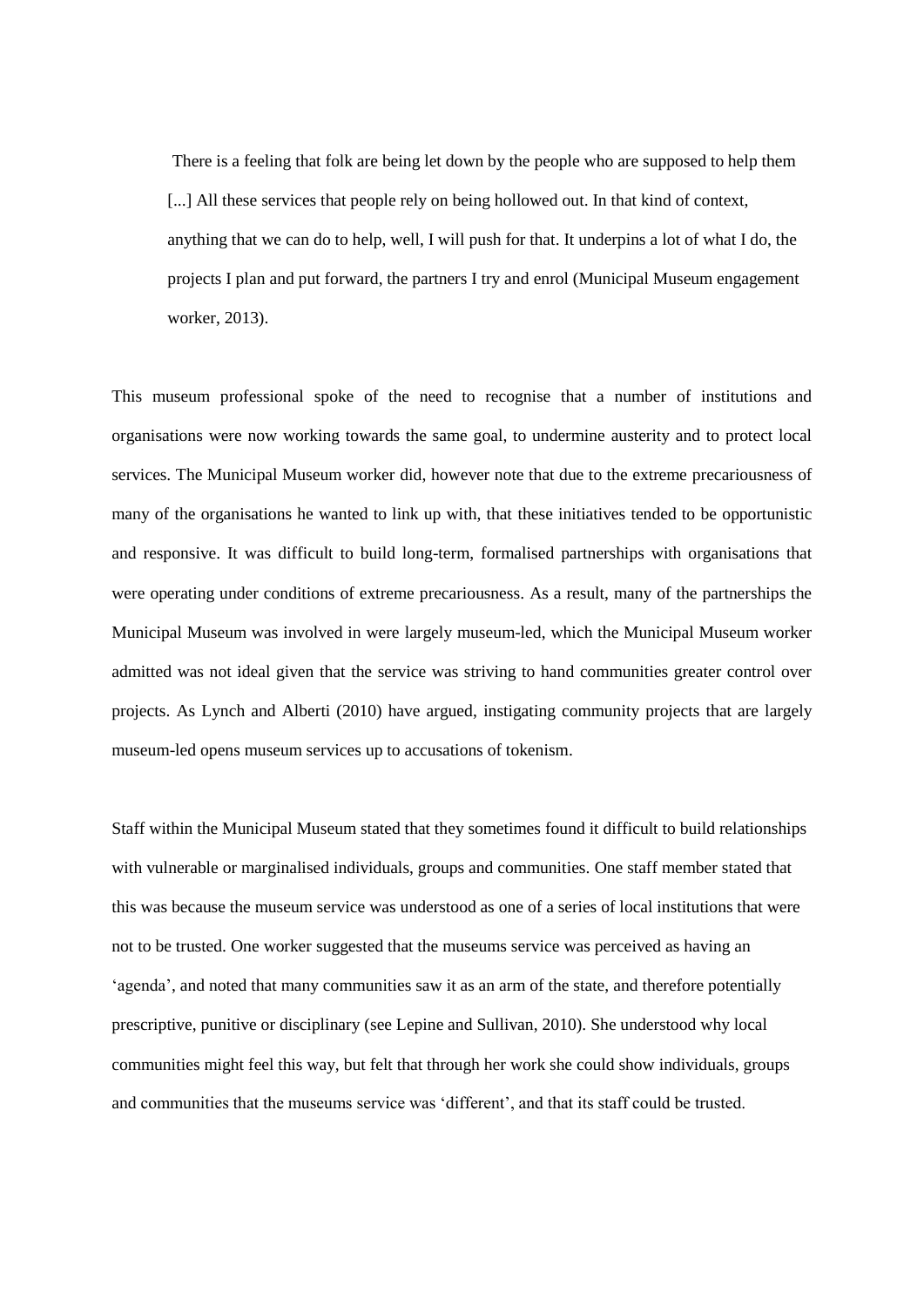I have no problem in going cold-calling on communities and saying 'Do you want to come and do this' but many communities are extremely sceptical […] I come across them regularly. There is a lot of distrust, they assume something must be wrong so that we will approach them (Municipal Museum engagement worker, 2010).

At the Regional Museum, austerity has also focused a renewed determination in the work of the team; however in contrast to the Municipal Museum, it has entailed developing long term partnerships with social care services. This new model of working emerged within a particular set of timings and circumstances. Reflecting on the last decade and more of museum engagement work, the team at the Regional Museum felt the impact of their work in its current form was limited:

Increasingly it felt like we were working on a conveyor belt of projects and it was very much a numbers game […] we seemed to work on ten or twelve week projects and that would be the end of that, and then we would work with somebody else. […]You feel like you are dipping in and out (Regional Museum engagement worker, 2012).

A key issue for the team was the lack of sustainability of community engagement, due to the 'short termism' of projects (Lynch 2011; Krachler and Greer, 2015). This also had consequences in terms of developing trust with community organisations. In order to resist what staff sometimes called 'the conveyor belt' of projects, the team re-focused its core practice towards developing long-term partnerships with a smaller number of partners. A starting point was the team's core understanding of the purpose of engagement work in terms of the 'social responsibility' of working in a local authority museum, which led them to re-assess the social impact of their work *vis-à-vis* key social issues in their locality. To this end the team used local authority documents such as the Joint Needs Assessment (a document outlining the social and public health needs of a local population) to identify local issues, for example, the issue of alcohol misuse in the North of England. Through this exercise, four key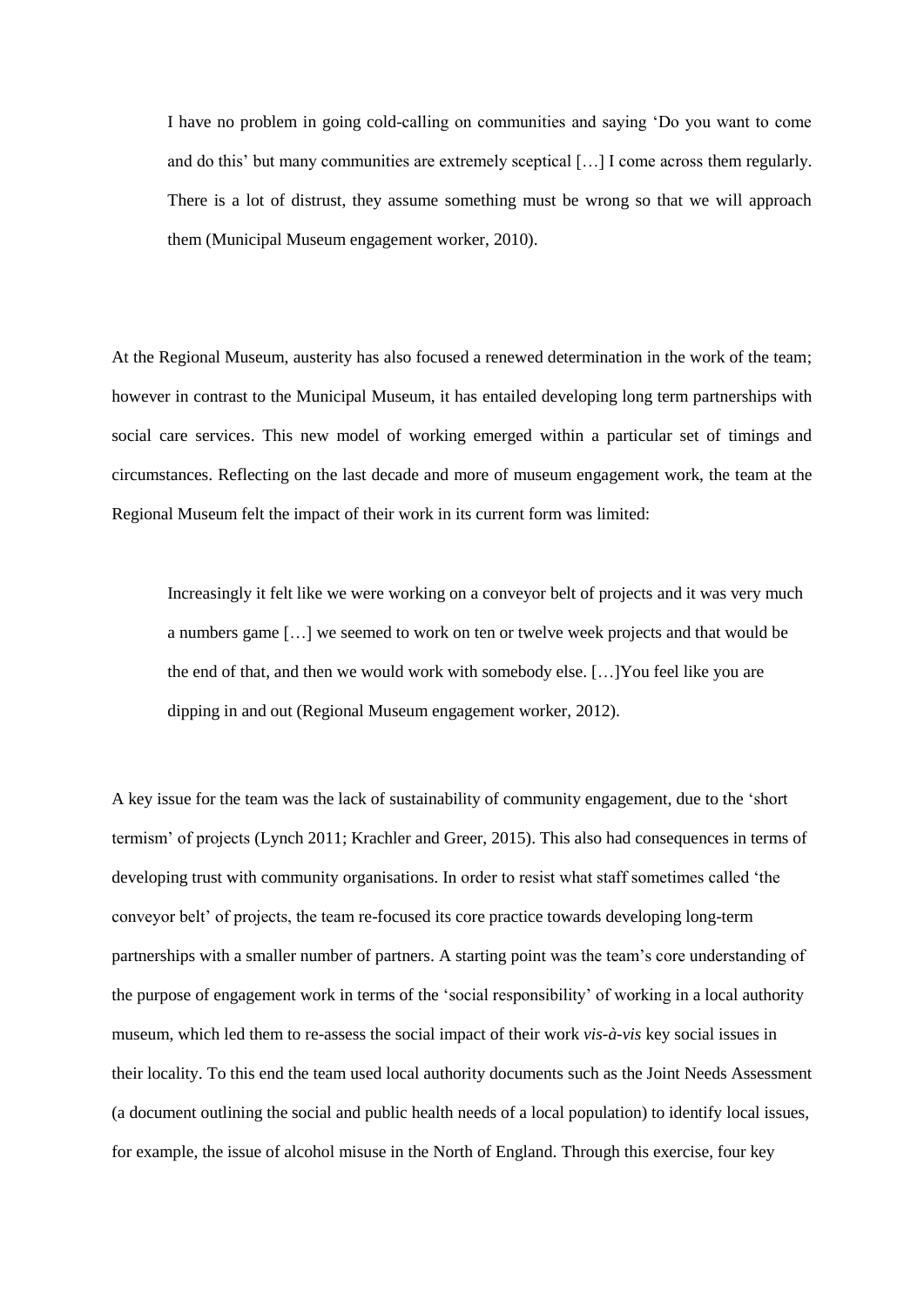partners were identified from the health and social care sector, including a mental health organisation, a substance misuse service, the probation trust, and a partnership between care homes and NHS services working with older people living with dementia. The Manager of the Regional museum engagement team described the rationale for this new approach:

I think we are very justified in thinking this as a team because if you think about it, the [museum] mission statement [...] It's all about people, it's about their self-worth, it's about their identity, it's about where their place is in the world […] The reasons why some of the people we work with are supported by their agencies, the service they are involved in, is because they have had a disconnect, and I think what we are trying to do, and those organisations are trying to do, is help people to kind of cope with what life throws at you (Regional Museum engagement team manager, 2013).

This new model of working, which we describe in detail here due to its novelty and originality, is about building creative heritage programmes within social and healthcare services. Building upon the museum mission, and the service's commitment to access and inclusion, staff seek to reposition museum engagement as part of a wider landscape of care. For partners in social services, care is about providing the right level of intervention to enable people to achieve independence and control over their lives, and to reintegrate into the community by taking part in activities that match their own interests and aspirations. However recent public spending cuts and staff reduction in health and social care have had a severe impact on what these services can provide 'in-house' and their capacity to initiate community activities. The museum team spoke about how austerity was opening up the possibilities for new productive partnerships by 'bringing people together':

Because of the impact of the recession really I feel now that it's going back to basics in a way - not to sounds too Tory-esque - instead of delving into things, being more considered about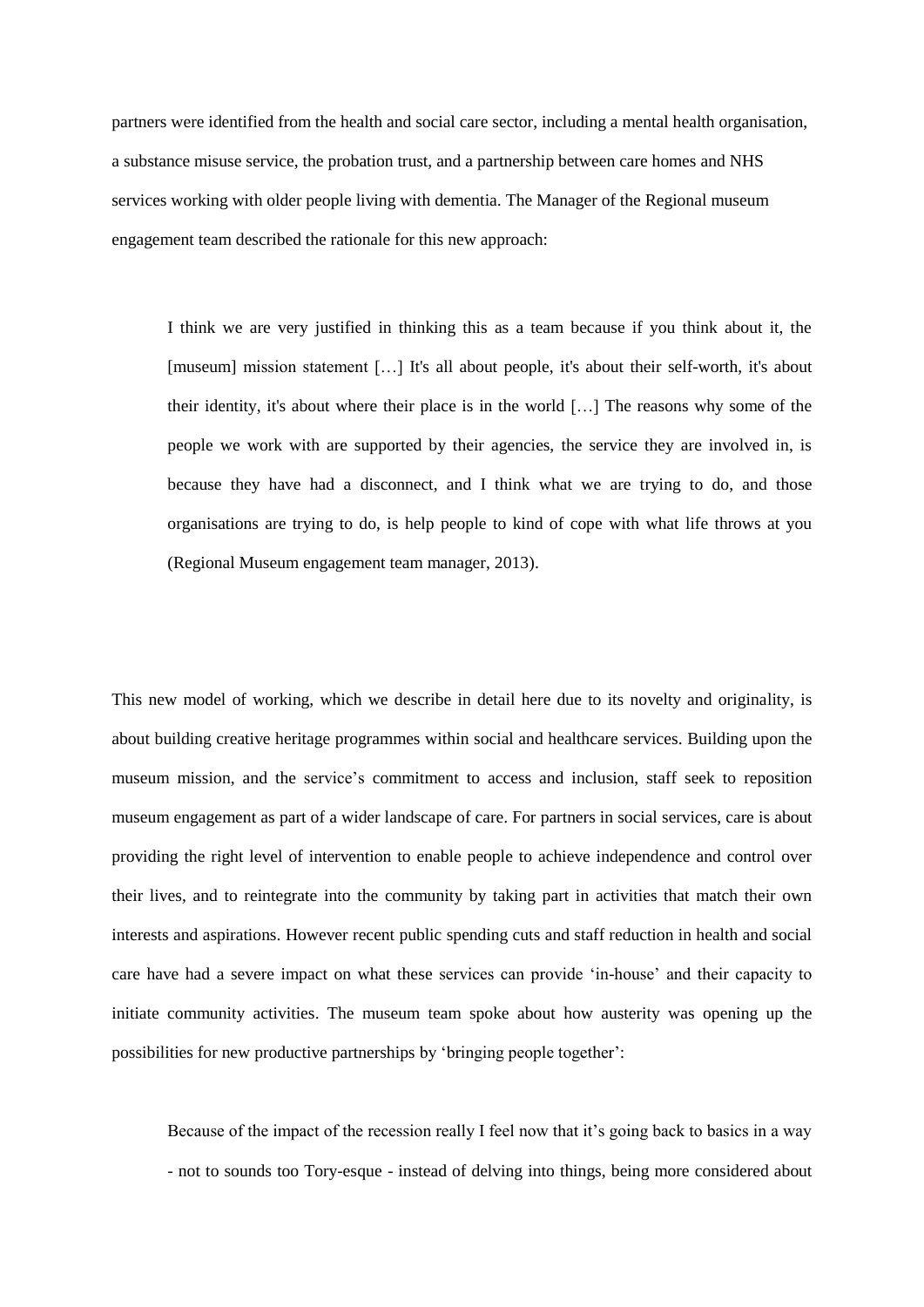things and resources as well. Not to replicate what's out there but maybe to hone into more ways of supporting things, supporting communities and community work (Regional Museum engagement worker, 2012).

The Regional team is also engaged in a process of resistance, in linking the museum up with front-line services that are providing direct forms of support for vulnerable or marginalised groups. A particular feature of these partnerships has been to clearly align the objectives of the museum with the objectives of the health and social care organisation to resist the effects of cutbacks:

We are helping these big organisations to meet whatever their aims are [...] One of the ways is doing really positive activities and positive experiences like peer socialising - and it might be building up their skills, their confidence, and their self-esteem: all of those things are part of a package that helps people to either be abstinent or to be more stable. And we are part of that we are not staying that we help people solely to do that, but [...] we are like a link in that chain (Regional Museum engagement worker, 2012)

The strategic approach developed at the Regional Museum also reflects wider policy changes in England. Faced with internal pressures and budget reductions, the Regional team was also looking for funding opportunities outside of the cultural sector and within the new public health commissioning model (Krachler and Greer, 2015). This required reframing the impact of community engagement programmes in terms of wellbeing and health. One member of the Regional team commented that tapping into this funding was pragmatic and adaptive: 'museums are having to prove the value of museums. I think the museum is finding out it has to work more like a direct statutory service provider. It's not a new thing but we have to package it to suit the statutory service.' (Regional museum team member, 2011). Staff felt that inclusive museum engagement had positive impacts on health and wellbeing by supporting more positive selves, but recognised the need to make the links clearer since previous engagement work had not been explicitly evaluated on those terms. This trend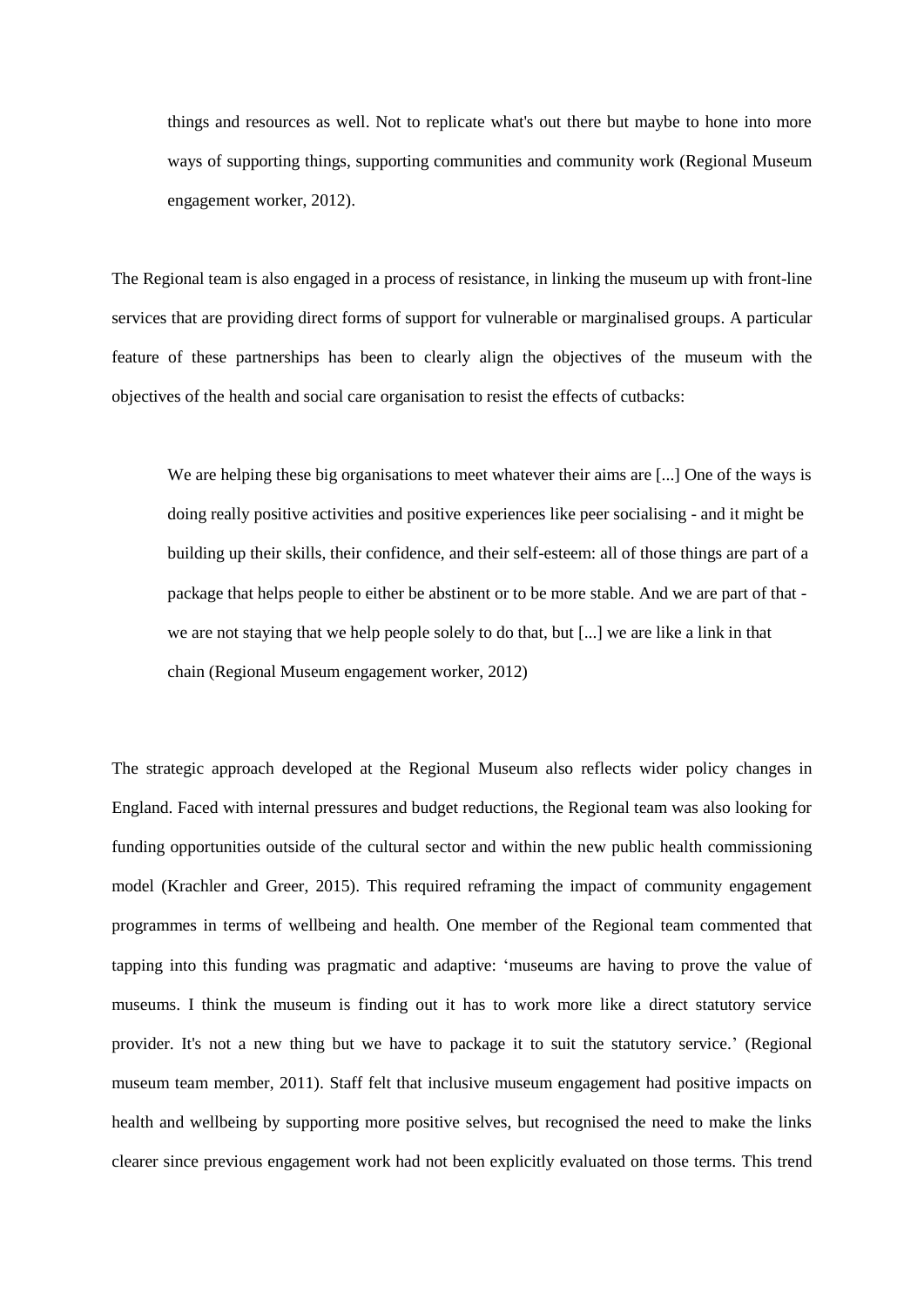is noticeable across the wider UK museum sector, with the recent announcement in 2015 of the National Alliance for Museums, Health and Wellbeing. Another set of wider circumstances also influenced this shift in the Regional Museum: with the aforementioned move from DCMS to ACE funding, central policy directives and requirements were momentarily suspended which created an opportunity for the team to reassess its priorities.

Engagement teams across our two study sites are re-organising museum objects, collections, buildings and their own professional skills towards the emotional and practical support of individuals, groups and communities in response to austerity. These efforts can be understood as contributing to an alternative landscape of progressive localism. Specifically, we have shown that they present progressive possibilities for creating spaces of care. These spaces of care are created and sustained through the everyday, mundane practices of museum engagement workers, and are expanded through the discursive reworking of these practices towards more explicitly progressive ends. In both sites this has been about grasping the opportunities at hand to respond to local need and create strategies of collective resistance. These forms of resistance are not merely defensive but are outward-looking (Featherstone et al., 2012) and productive of a new framework for public museums which imagines their civic role in more expansive ways, and constructs their engagement practices within wider landscapes of care.

Both services are finding individuals and partners to work with – from a range of settings - who share similar goals. However the shape that this resistance takes is different across the two sites. At the Municipal Museum, it is a responsive approach that draws on the service's long history as a progressive service, and at the Regional Museum, resistance takes on a more pragmatic form. So while the case of the Municipal approach raises questions of sustainability, the Regional brings to the fore issues of equity and diversity in terms to the scale and reach of such programmes (see O'Neill, 2010).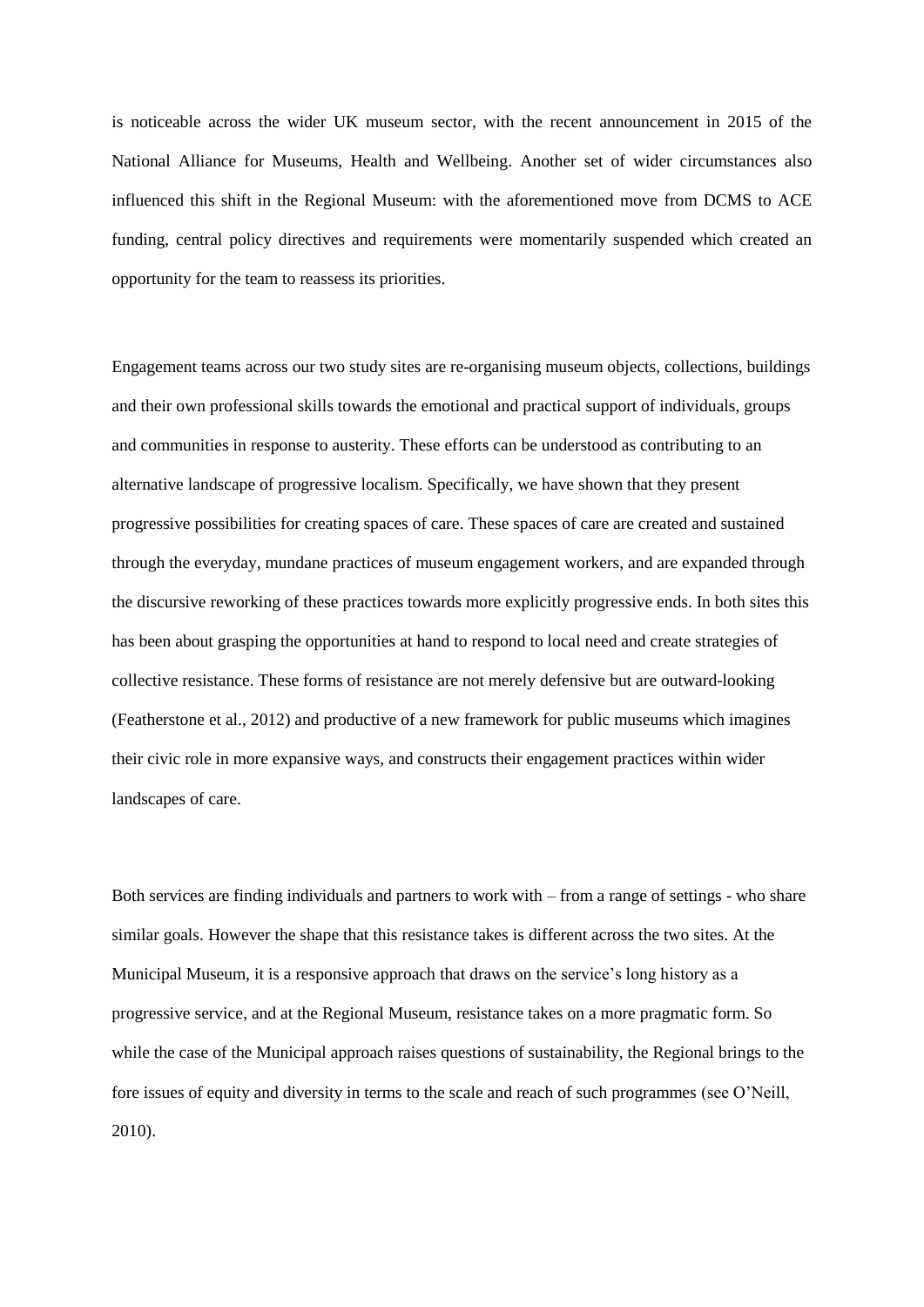Of course there is a need to be cautionary in presenting these shifts in practice as uncritically progressive. First, as we have noted in the Municipal Museum, the museum may still be perceived as an arm of the state, and may be 'tainted' by that association. Because the engagement team is only a small part of the organisation, this perception was difficult to shift as it was understood to be maintained (unintentionally or otherwise) by other departments. Interestingly, at the Regional Museum, it was exactly through this 'institutional' role as a local authority museum that the progressive alternative for local provision was played out.

Second, at the Regional Museum, the team's alignment of museum work within welfare reforms may be interrogated, as indeed it was by staff: 'in terms of commissioning I think it's a necessary evil. And I say evil because it's weird to think that you have to pay for certain services, but it's probably a sign of our times' (Regional museum team member, 2011). Indeed, the new commissioning model is an attempt to promote the privatisation of the NHS (Krachler & Greer, 2015; it should be noted that welfare provision in Scotland is differently organised). However, to view the museum's new model of working in pessimistic terms as a mark of museums professionals abetting neoliberal goals is to ignore the longer tradition of progressive community engagement work in museums, and the role of staff in appropriating policy discourses and the structures of funding to alternative ends. As Williams et al (2014) note, this work should not be automatically discounted as carrying out neoliberal conservatisms, and indeed museum staff themselves consciously resist this interpretation of their practice.

#### **Conclusion**

We have demonstrated how museums' community engagement schemes can be understood as spaces of care, adding a new site of interest to wider geographies of care. In particular, we focused on the role of museum engagement workers in shaping these spaces through their everyday practices, and through their work with a range of voluntary and community organisations, and the formal social care sector. Our purpose has also been to show how these are evolving in response to uneven cut backs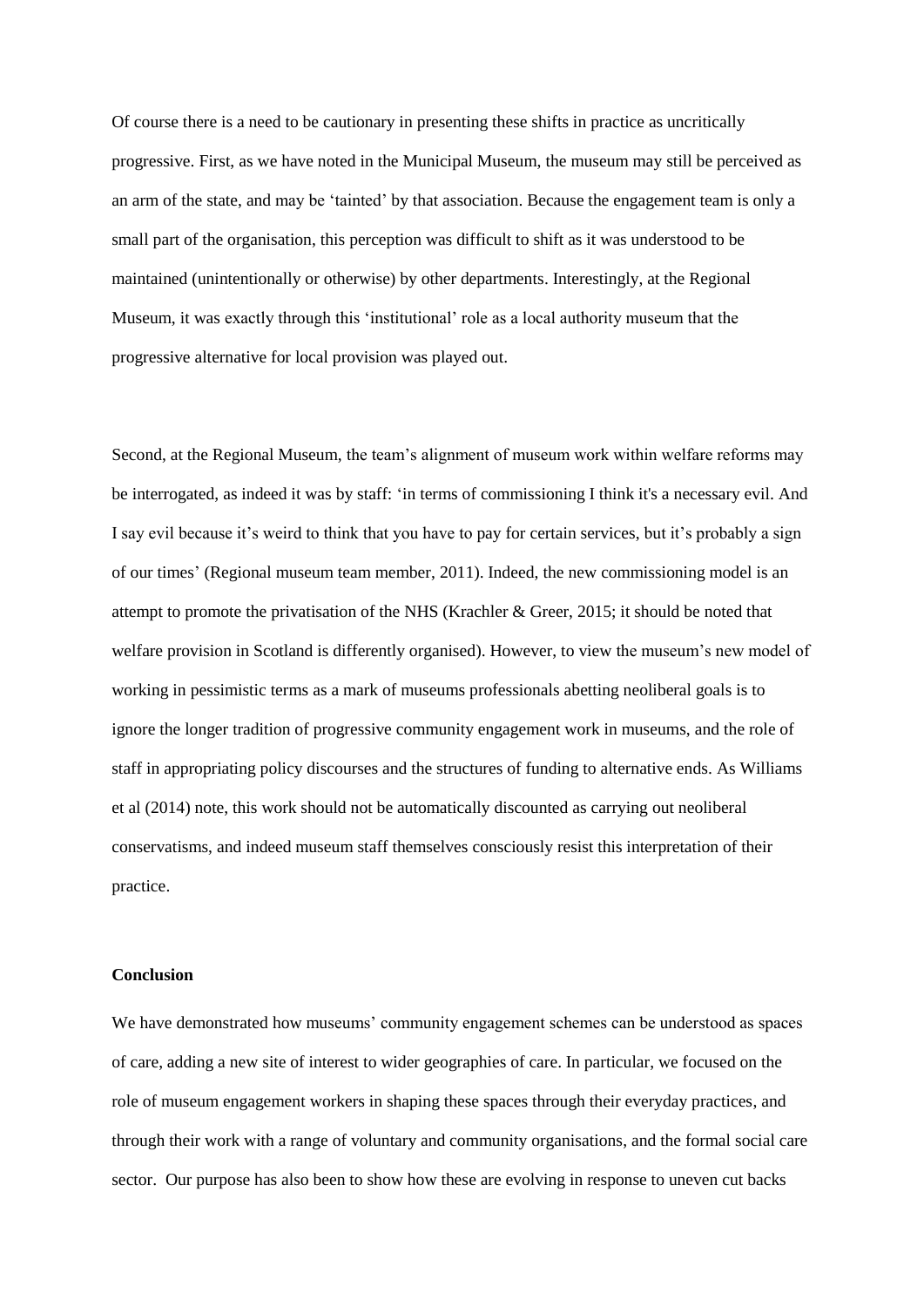across welfare and social services in the UK. The spaces of care created and maintained within our respective museum services were extended and reinforced via new and renewed partnerships with local organisations and services

In bringing our respective research projects into conversation, we sought to compare and contrast organisational approaches to care in museums. A common feature of the two cases was the diversity of professional backgrounds within the teams which are shaping new roles for museum professionals. These new roles are not about 'social work' per se, and are better understood by thinking through museum practice in relation to care. We further argue that these practices of care are evolving in the context of austerity as museum engagement staff actively seek to resist austerity politics and its effects on their project partners and the wider local communities within which they are embedded. A particular point of divergence in the two museums was the new structures of community engagement: in the Regional Museum this was explicitly linked to the understanding of the social role of the museum as a local authority museum and through strategic partnership; at the Municipal Museum, this work was primarily (though not exclusively) generated 'in house' by the longstanding, skilled engagement team and took on a slightly more 'ad hoc' form. The divergent ways in which community engagement plays out within two similar-yet-different museum services emphasises the importance of investigating local museum contexts.

Through the two examples presented in this paper, we argued that in the current context of austerity, the museums' practices of care are becoming allied with wider networks of care, and that this development can be considered in terms of progressive articulations of localism. To us, Williams et al's (2014, p. 2798) call for recognising 'forms of interstitial politics of resistance and experimentation' dovetails with Askew's (2009) appeal to investigate the multiplicity of ideologies at work within institutions, and the everyday work of those service providers who find themselves at 'the sharp end' of implementing – and contesting – institutional change. Askew's (2009) particular concern is with the caring that is done within institutions; she notes that institutions – particularly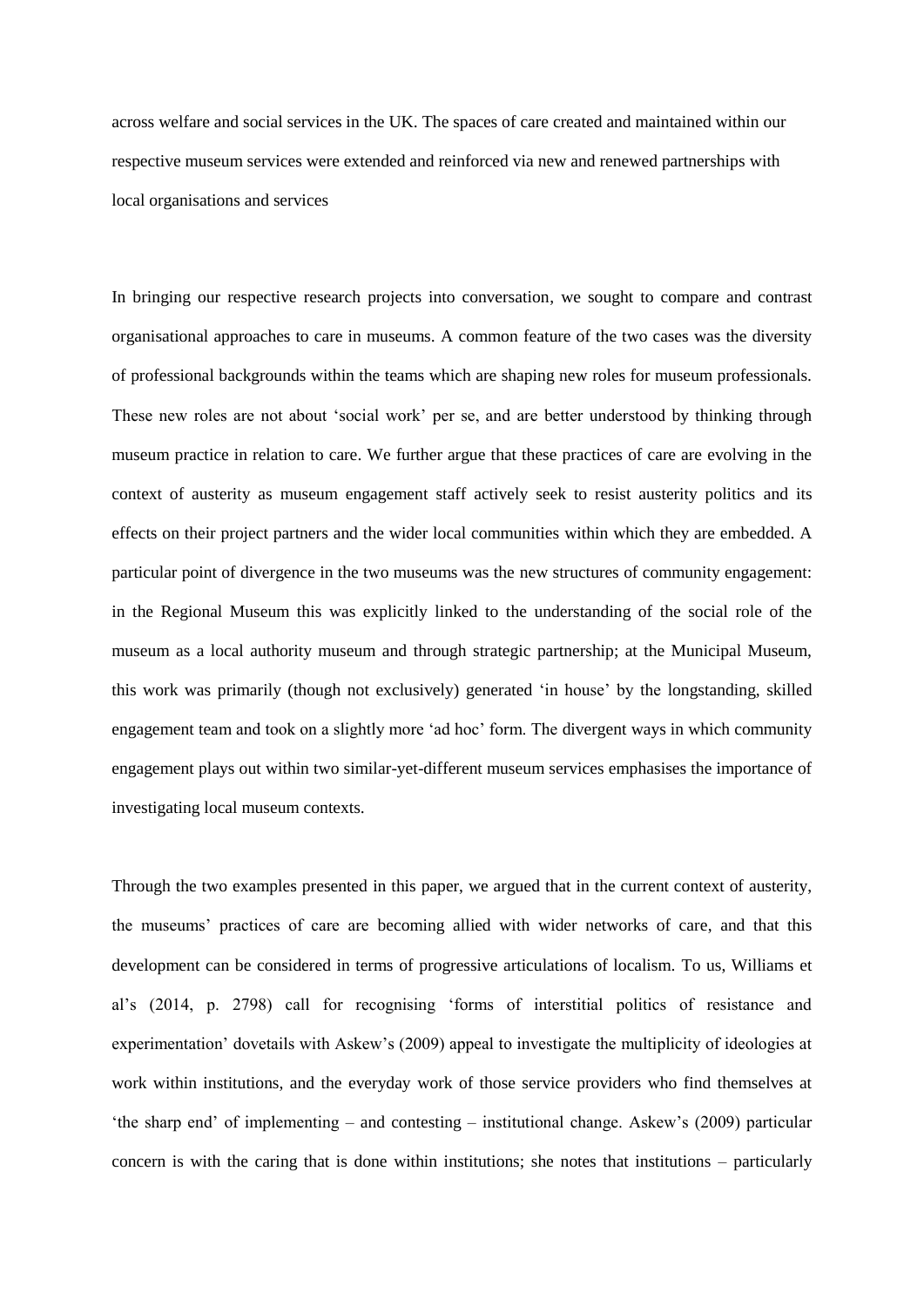state institutions – are often seen as faceless, hierarchical, bureaucratic and prone to failures of care. However, Askew (2009) shows that by investigating the everyday work of service providers, other possibilities emerge. Similarly, Tronto (2010) has recently argued that such investigation can highlight the formation of 'ethical' institutions, and we feel our work speaks to this emerging trend in the study of institutions.

There are different and competing tensions within museum services, not least between managers and curatorial or learning roles. As a form of resistance and experimentation, community engagement is often also about grasping the opportunities at hand within the organisation itself. Indeed in both our museums, staff felt that their work was not necessarily recognised, understood or valued by other departments or senior management. This can limit efforts to reposition the museum as a caring institution, and it should be recognised that the work of the teams described in this paper is only representative of a small section of the museums' activities. Nonetheless, this work opens up new directions for museums and cultural organisations more widely.

Thinking about the cultural sector more generally, we hope that this paper prompts a rethink as regards the role of cultural institutions in the current era of austerity. Hewison (2003) has argued that, in England in particular, culture was previously understood as a vital part of the welfare state, however since the 1980s and the undoubted hollowing-out of many areas of what could previously have been called 'welfare'– social care, health, cultural provision – the link between culture and welfare has become distorted. Certainly in terms of the current cuts to public spending on culture and the government push towards philanthropy and entrepreneurship, there is a sense that cultural organisations such as museums are increasingly being encouraged to 'fill the gaps' in provision created by austerity measured. These shifts require further critical attention.

As our paper has shown, with austerity comes new forms of collective organisation and resistance. Often, 'resistance' to government strategy and policy directives is understood as located within small,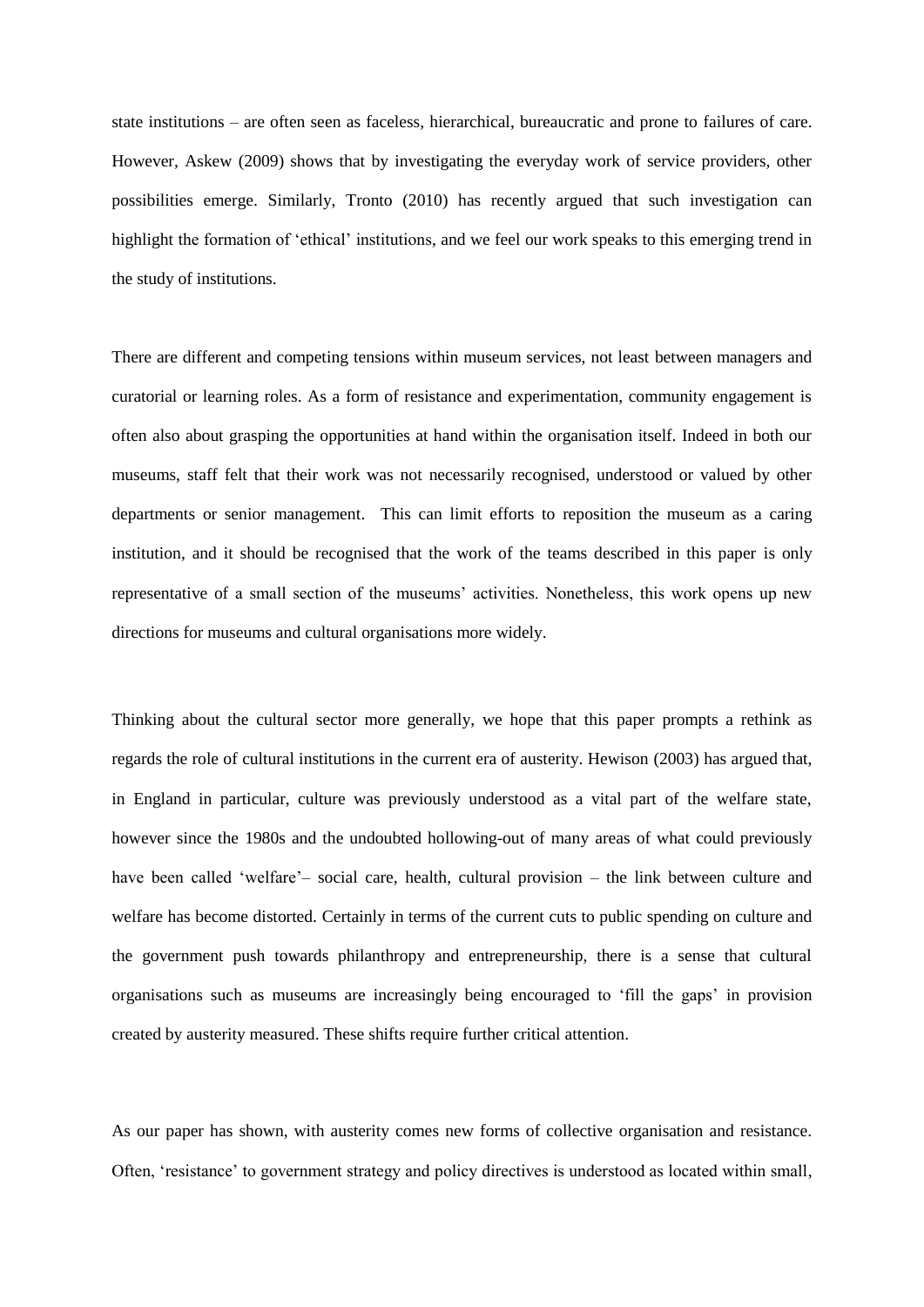grassroots organisations (Larner 2014), however crucially, our research shows that larger organisations such as our respective museum services are often well-placed to enable and drive forward 'resistance'. By virtue of their relative stability, the resources that are available to them, and their long-standing engagement with local communities, they can often locate spaces for critique and progressive action that might otherwise remain unexplored and unexploited. Moreover, museums present particularly interesting spaces for shaping the very terms upon which the idea of place is generated, as they reflect the stories and histories of community through their collections and display, and also present creative opportunities for rejoining the relations between place, politics and globalisation (Featherstone et al. 2012). In these ways, there is a potential for museums to be mobilised in powerful ways as part of emerging alternative localisms.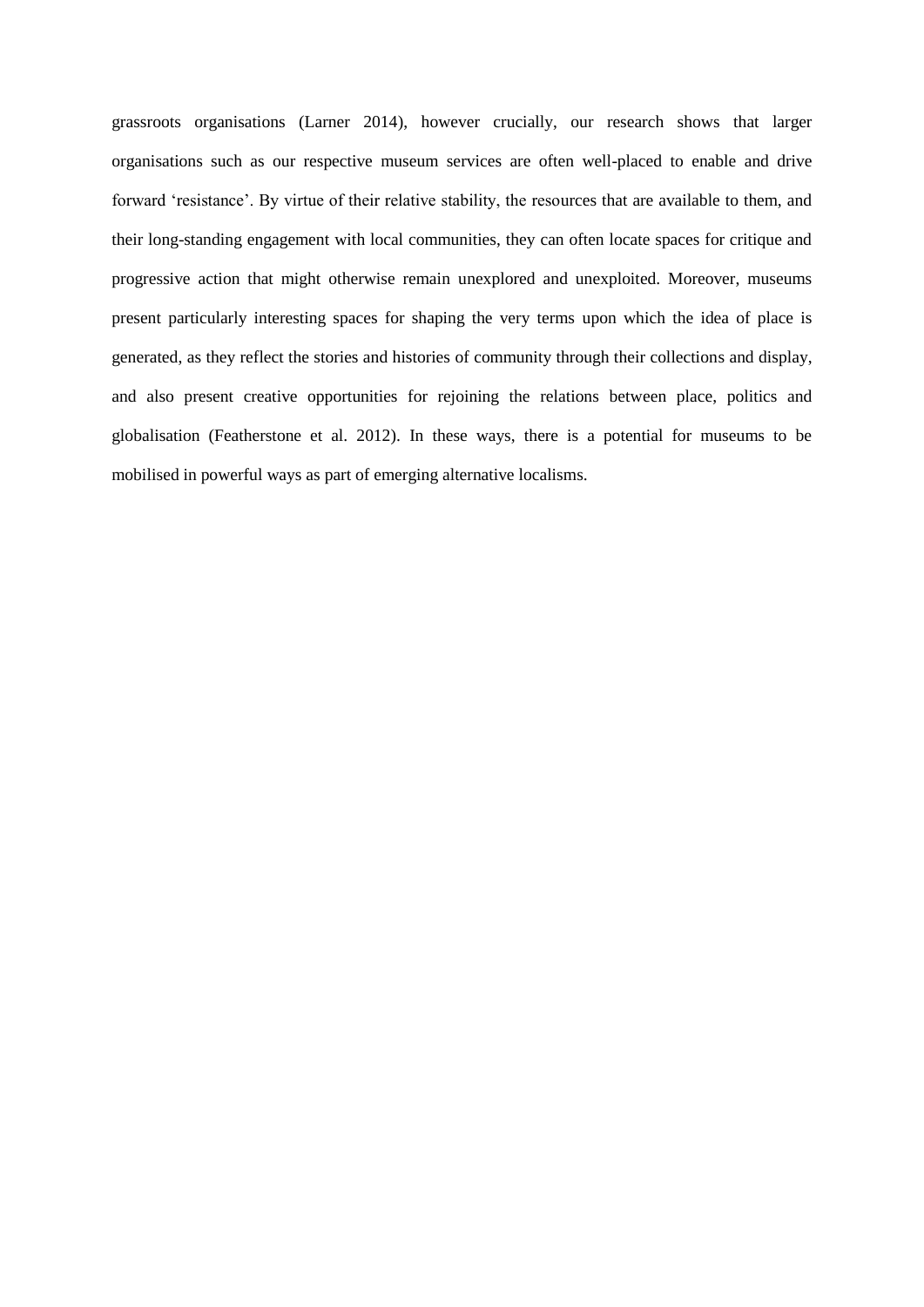### **Bibliography.**

- Alcock, P. (2010). Building the Big Society: a new policy environment for the third sector in England. *Voluntary Sector Review*, *1*(3), 379–389. http://doi.org/10.1332/204080510X538365
- Askew, L. E. (2009). "At home" in state institutions: The caring practices and potentialities of human service workers. *Geoforum*, *40*(4), 655–663. http://doi.org/10.1016/j.geoforum.2009.05.001
- Askins, K., & Pain, R. (2011). Contact zones: participation, materiality, and the messiness of interaction. *Environment and Planning D: Society and Space*, *29*(5), 803 – 821. http://doi.org/10.1068/d11109
- Atkinson, R. (2010). English Heritage to close outreach department. Retrieved from http://www.museumsassociation.org/museums-journal/news/17112010-english-heritageoutreach
- Atkinson, R. (2013). V&A denies scaling back outreach work. Retrieved from http://www.museumsassociation.org/museums-journal/news/13022013-v-and-a-deniesscaling-back-outreach
- Babbidge, A. (2015). Museums and heritage. *Cultural Trends*, *24*(1), 21–27. http://doi.org/10.1080/09548963.2014.1000602
- Barnes, M., & Prior, D. (2009). *Subversive Citizens: Power, Agency and Resistance in Public Services*. Bristol: Policy Press.

Bennett, T. (1995). *The birth of the museum: history, theory, politics*. London: Routledge.

- Bennett, T. (2003). Culture and Governmentality. In J. Z. Bratich, J. Packer, & C. McCarthy (Eds.), *Foucault, cultural studies, and governmentality* (pp. 47–66). Albany, NY: State University of New York Press.
- Briggs, B. (2013, February 13). Moray council approves 100% cut in arts funding. *The Guardian*. Retrieved from http://www.theguardian.com/culture/2013/feb/13/moray-council-cut-artsfunding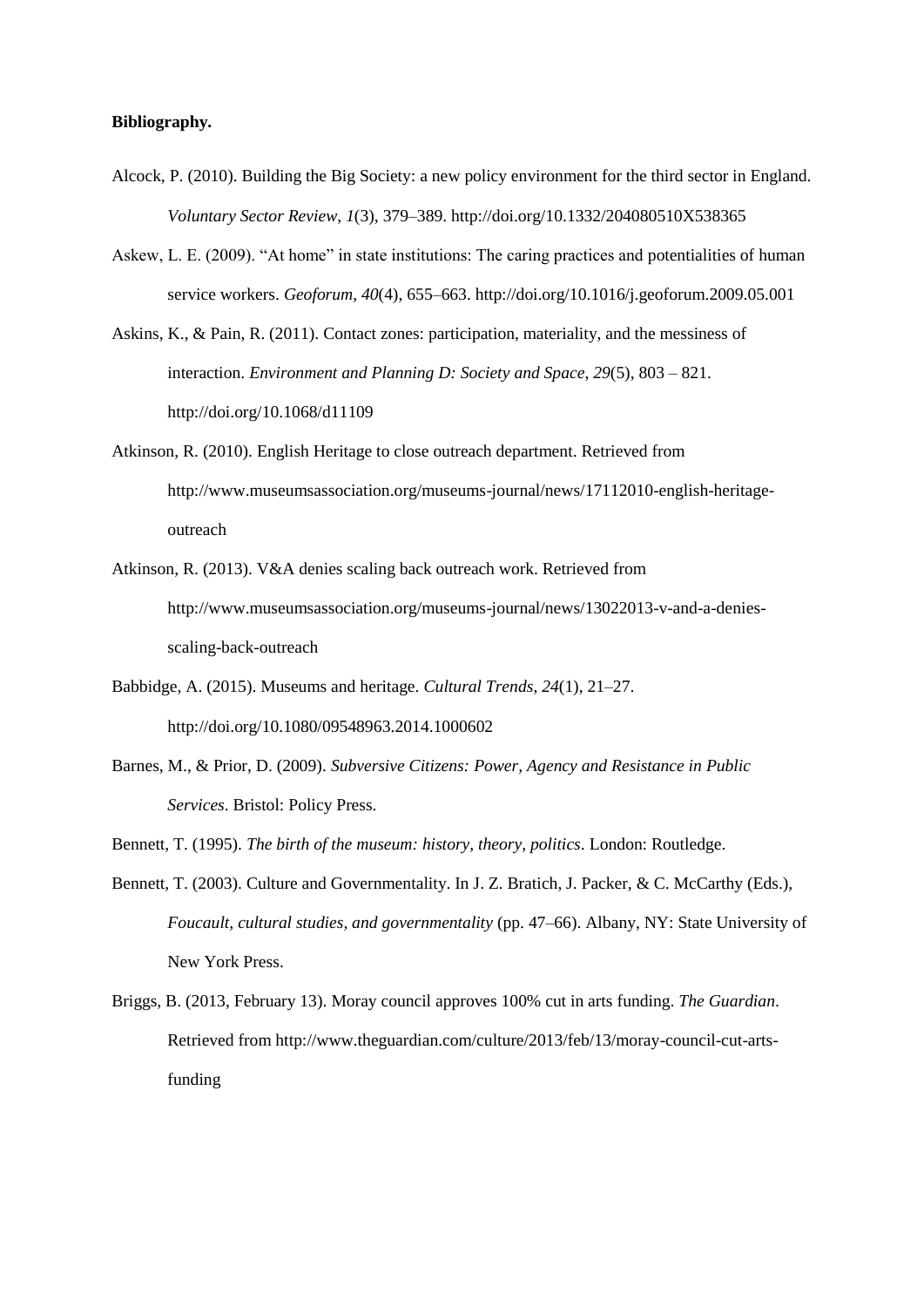- Camic, P. M., & Chatterjee, H. J. (2013). Museums and art galleries as partners for public health interventions. *Perspectives in Public Health*, *133*(1), 66–71. http://doi.org/10.1177/1757913912468523
- Chatterjee, H. J. (Ed.). (2008). *Touch in Museums: Policy and Practice in object handling*. Oxford: Berg.
- Chatterjee, H., & Noble, G. (2013). *Museums, Health and Well-Being*. Farnham: Ashgate.
- Clarke, N., & Cochrane, A. (2013). Geographies and politics of localism: The localism of the United Kingdom's coalition government. *Political Geography*, *34*, 10–23. http://doi.org/10.1016/j.polgeo.2013.03.003
- Clayton, J., Donovan, C., & Merchant, J. (2015). Emotions of austerity: Care and commitment in public service delivery in the North East of England. *Emotion, Space and Society*, *14*, 24–32. http://doi.org/10.1016/j.emospa.2014.11.004
- Conradson, D. (2003). Geographies of care: spaces, practices, experiences. *Social & Cultural Geography*, *4*(4), 451–454. http://doi.org/10.1080/1464936032000137894
- Darling, J. (2011). Giving space: Care, generosity and belonging in a UK asylum drop-in centre. *Geoforum*, *42*(4), 408–417. http://doi.org/10.1016/j.geoforum.2011.02.004
- DCMS. (2000). *Centres for Social Change: Museums, Galleries and Archives for All.* London: Department for Culture, Media and Sport.
- Department for Health. (2012). *The Health and Social Care Act*. London: Department for Health.
- Dodd, J., & Sandell, R. (2001). *Including museums: perspectives on museums, galleries and social inclusion*. Leicester: Research Centre for Museums and Galleries, Univ. of Leicester.
- Featherstone, D., Ince, A., Mackinnon, D., Strauss, K., & Cumbers, A. (2012). Progressive localism and the construction of political alternatives. *Transactions of the Institute of British Geographers*, *37*(2), 177–182. http://doi.org/10.1111/j.1475-5661.2011.00493.x
- Gibson-Graham, J. K. (2003). An ethics of the local. *Rethinking Marxism*, *15*(1), 49–74. http://doi.org/10.1080/0893569032000063583
- GLAAM. (2000). *Museums and Social Inclusion: The GLAAM Report* (p. 65). Group for Large Local Authority Museums. Retrieved from IPUP Audiences Folders. (5)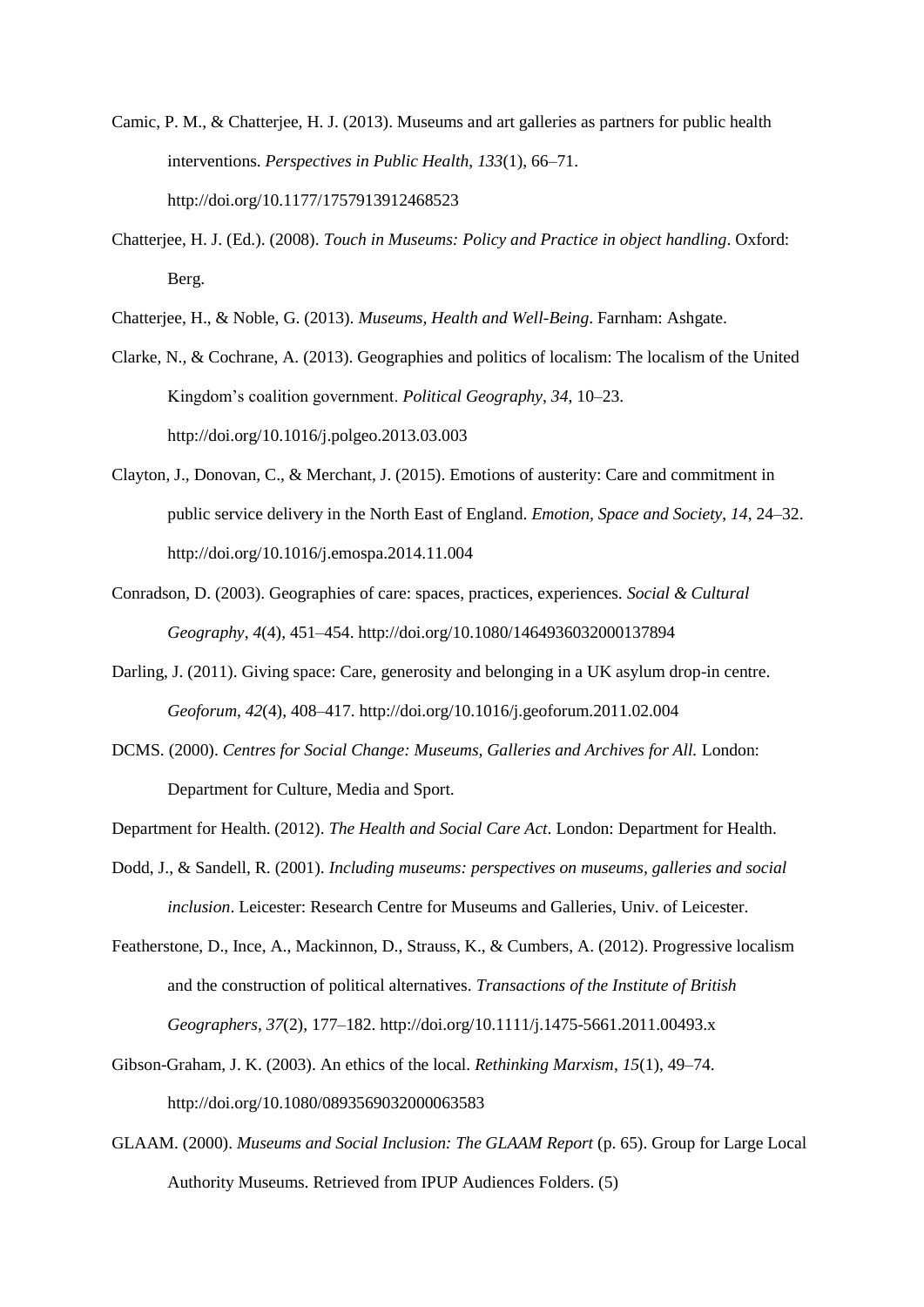- Gordon, C., Powell, D., & Stark, P. (2015). The coalition government 2010–2015: Lessons for future cultural policy. *Cultural Trends*, *24*(1), 51–55. http://doi.org/10.1080/09548963.2014.1000585
- Gray, C. (2008). Instrumental policies: causes, consequences, museums and galleries. *Cultural Trends*, *17*(4), 209–222.
- Gray, C. (2012). Museums Policy: Structural Invariants and Political Agency? Centre for Cultural Heritage Studies, Newcastle Univeristy.
- Grimshaw, D., & Rubery, J. (2012). The end of the UK's liberal collectivist social model? The implications of the coalition government's policy during the austerity crisis. *Cambridge Journal of Economics*, *36*(1), 105–126. http://doi.org/10.1093/cje/ber033
- Hall, E., & McGarrol, S. (2013). Progressive localism for an ethics of care: Local Area Co-ordination with people with learning disabilities. *Social & Cultural Geography*, *14*(6), 689–709. http://doi.org/10.1080/14649365.2013.803290
- Hall, S., Massey, D., & Rustin, M. (2013). After neoliberalism: analysing the present. *Soundings: A Journal of Politics and Culture*, *53*(1), 8–22.
- Hall, T., & Smith, R. J. (2014). Care and Repair and the Politics of Urban Kindness. *Sociology*, 0038038514546662. http://doi.org/10.1177/0038038514546662
- Hamnett, C. (2014). Shrinking the welfare state: the structure, geography and impact of British government benefit cuts. *Transactions of the Institute of British Geographers*, *39*(4), 490– 503. http://doi.org/10.1111/tran.12049
- Hein, H. (2006). Museum education. In S. Macdonald (Ed.), *A companion to museum studies* (pp. 340–352). Oxford: Blackwell.
- Hewison, R. (2003). *Valuing Culture - Event Speeches*. Demos. Retrieved from http://www.demos.co.uk/publications/valuingculturespeeches
- Hill, K. (2005). *Culture and class in English public museums, 1850-1914*. Aldershot: Ashgate.
- Johnsen, S., Cloke, P., & May, J. (2005). Transitory spaces of care: serving homeless people on the street. *Health & Place*, *11*(4), 323–336. http://doi.org/10.1016/j.healthplace.2004.03.002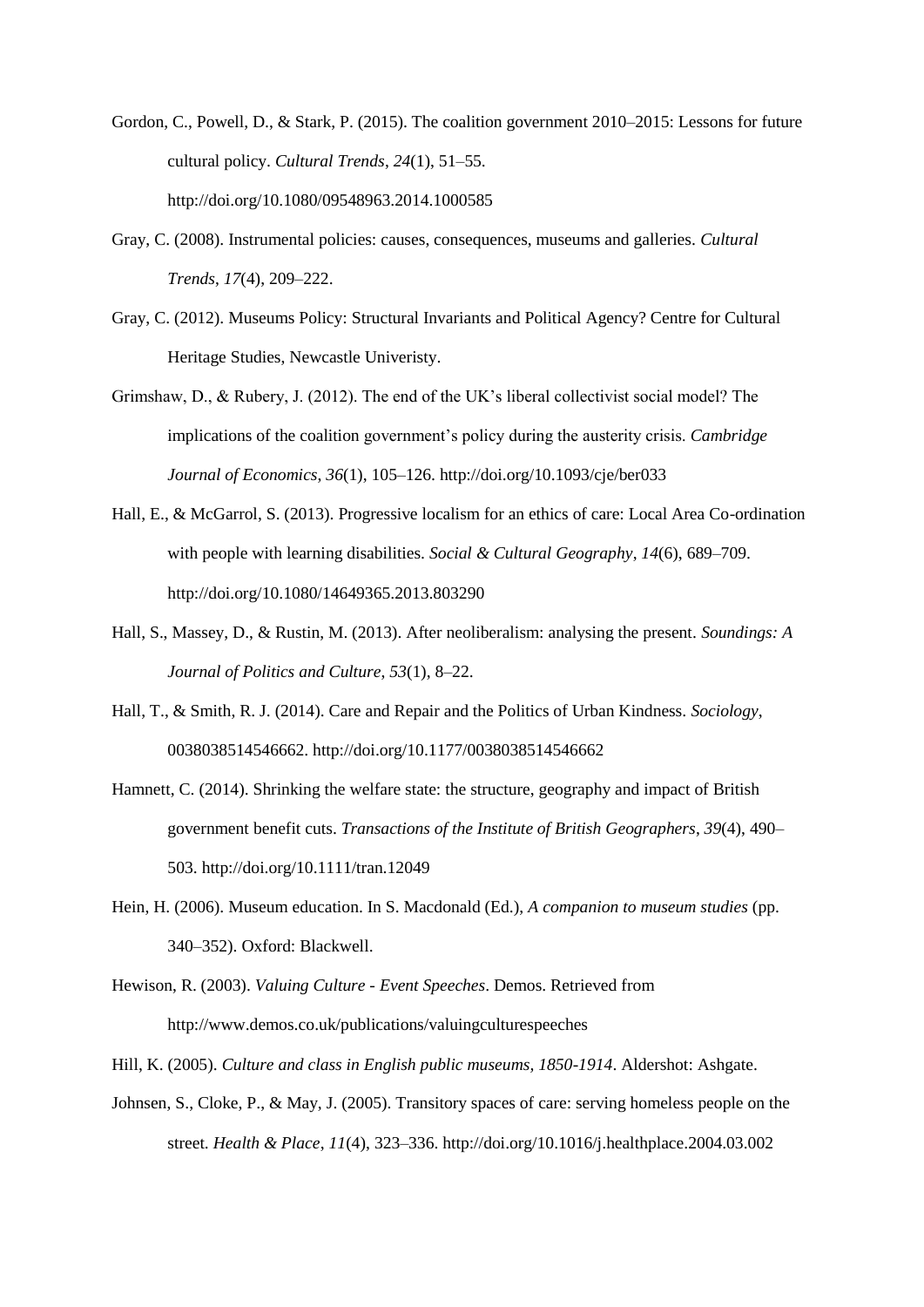- Kavanagh, G. (1991). *Museums Profession: Internal and External Relations*. Leicester: Leicester University Press.
- Kawashima, N. (1997). Museum management in a time of change Impacts of cultural policy on museums in Britain, 1979-1997. *Warkwick: Centre for Comparative Labour Studies*.
- Kawashima, N. (2006). Audience Development and Social Inclusion in Britain. *International Journal of Cultural Policy*, *12*(1), 55–72. http://doi.org/10.1080/10286630600613309
- Krachler, N., & Greer, I. (2015). When does marketisation lead to privatisation? Profit-making in English health services after the 2012 Health and Social Care Act. *Social Science & Medicine*, *124*, 215–223.<http://doi.org/10.1016/j.socscimed.2014.11.045>
- Larner, W. (2014) 'The Limits of Post-Politics: Rethinking Radical Social Enterprise' in J Wilson & E Swyngedouw (eds), *The Post-Political and Its Discontents: Spaces of depoliticisation, spectres of radical politics.* Edinburgh, Edinburgh University Press, pp.
- Laws, J. (2009). Reworking therapeutic landscapes: The spatiality of an "alternative" self-help group. *Social Science & Medicine*, *69*(12), 1827–1833. http://doi.org/10.1016/j.socscimed.2009.09.034
- Lepine, E., & Sullivan, H. (2010). Realising the Public Person. *Local Government Studies*, *36*(1), 91– 107. http://doi.org/10.1080/03003930903445673
- Levitas, R. (2012). The Just's Umbrella : Austerity and the Big Society in Coalition Policy and Beyond. *Critical Social Policy*, 0261018312444408. http://doi.org/10.1177/0261018312444408
- Lynch, B. T. (2011). *"Whose cake is it anyway? A collaborative investigation into engagement and participation in 12 museums and galleries in the UK.* London: Paul Hamlyn Foundation.
- Lynch, B. T., & Alberti, S. J. M. M. (2010). Legacies of prejudice: racism, co-production and radical trust in the museum. *Museum Management and Curatorship*, *25*(1), 13–35. http://doi.org/10.1080/09647770903529061

Macdonald, S. (2002). *Behind the Scenes at the Science Museum*. Oxford: Berg.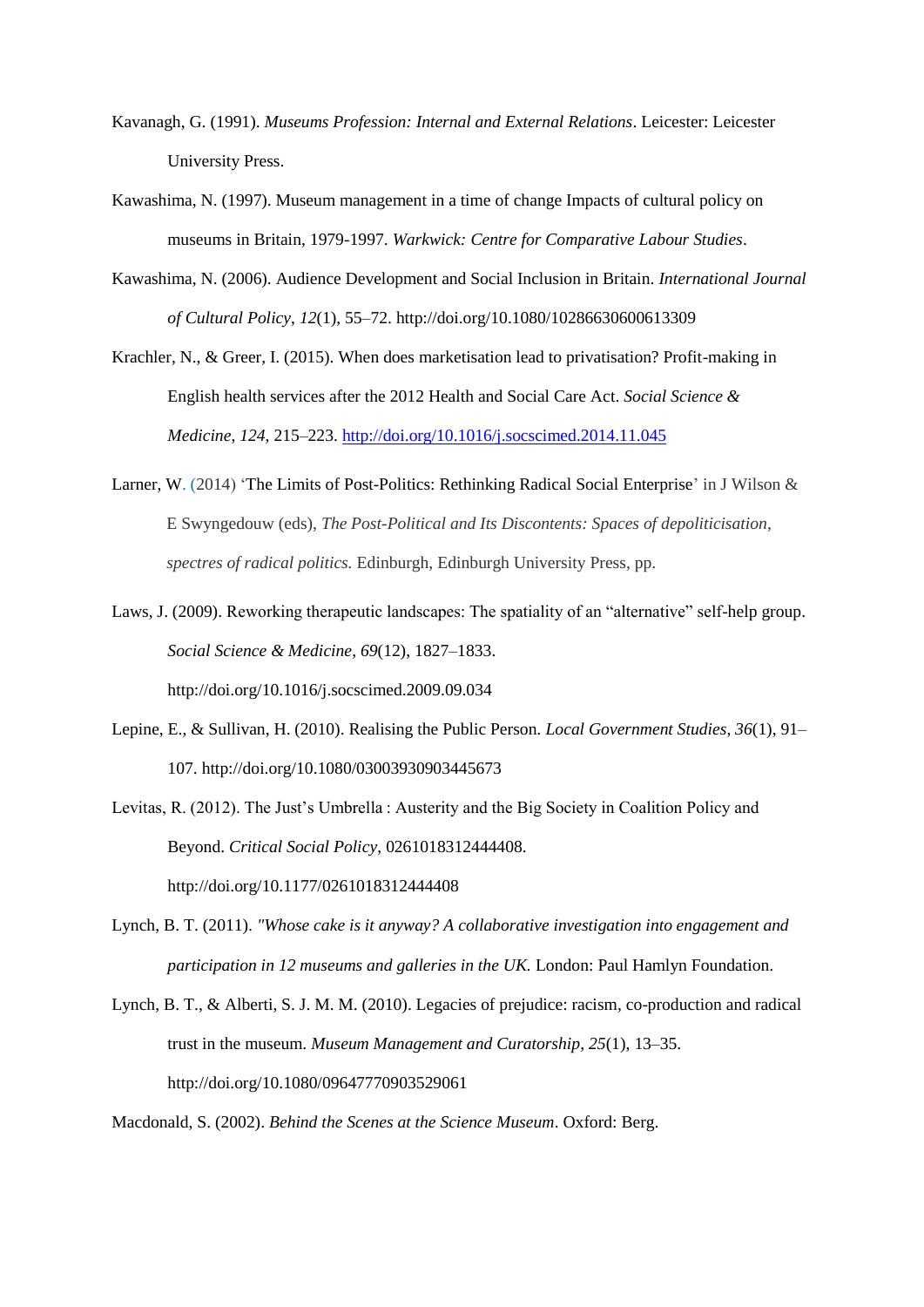- MacLeavy, J. (2011). A "new politics" of austerity, workfare and gender? The UK coalition government's welfare reform proposals. *Cambridge Journal of Regions, Economy and Society*, *4*(3), 355–367. http://doi.org/10.1093/cjres/rsr023
- McCall, V. (2009). Social Policy and Cultural Services: A Study of Scottish Border Museums as Implementers of Social Inclusion. *Social Policy and Society*, *8*(03), 319–331. http://doi.org/10.1017/S1474746409004874
- McCall, V. (2010). Cultural services and social policy: exploring policy makers' perceptions of culture and social inclusion. *Journal of Poverty and Social Justice*, *18*(2), 169–183. http://doi.org/10.1332/175982710X513902
- McCall, V., & Gray, C. (2014). Museums and the "new museology": theory, practice and organisational change. *Museum Management and Curatorship*, *29*(1), 19–35. http://doi.org/10.1080/09647775.2013.869852
- Milligan, C., Gatrell, A., & Bingley, A. (2004). "Cultivating health": therapeutic landscapes and older people in northern England. *Social Science & Medicine*, *58*(9), 1781–1793. http://doi.org/10.1016/S0277-9536(03)00397-6
- Milligan, C., & Wiles, J. (2010). Landscapes of care. *Progress in Human Geography*, *34*(6), 736–754. <http://doi.org/10.1177/0309132510364556>
- Morse, N. (2013). Researching with(in) organisations: creating safe spaces for collaborative research. In R. Craggs, H. Geoghegan, & I. Kieghren (Eds.), *Collaborative geographies: the politics, practicalities, and promise of working together*. London; Royal Geographical Society, pp41- 49.
- Munro, E. (2013). "People just need to feel important, like someone is listening": Recognising museums' community engagement programmes as spaces of care. *Geoforum*, *48*, 54–62. doi:10.1016/j.geoforum.2013.04.008
- Munro, E. (2014). Doing emotion work in museums: reconceptualising the role of community engagement practitioners. *Museum and Society*, *12* (1), 44–60.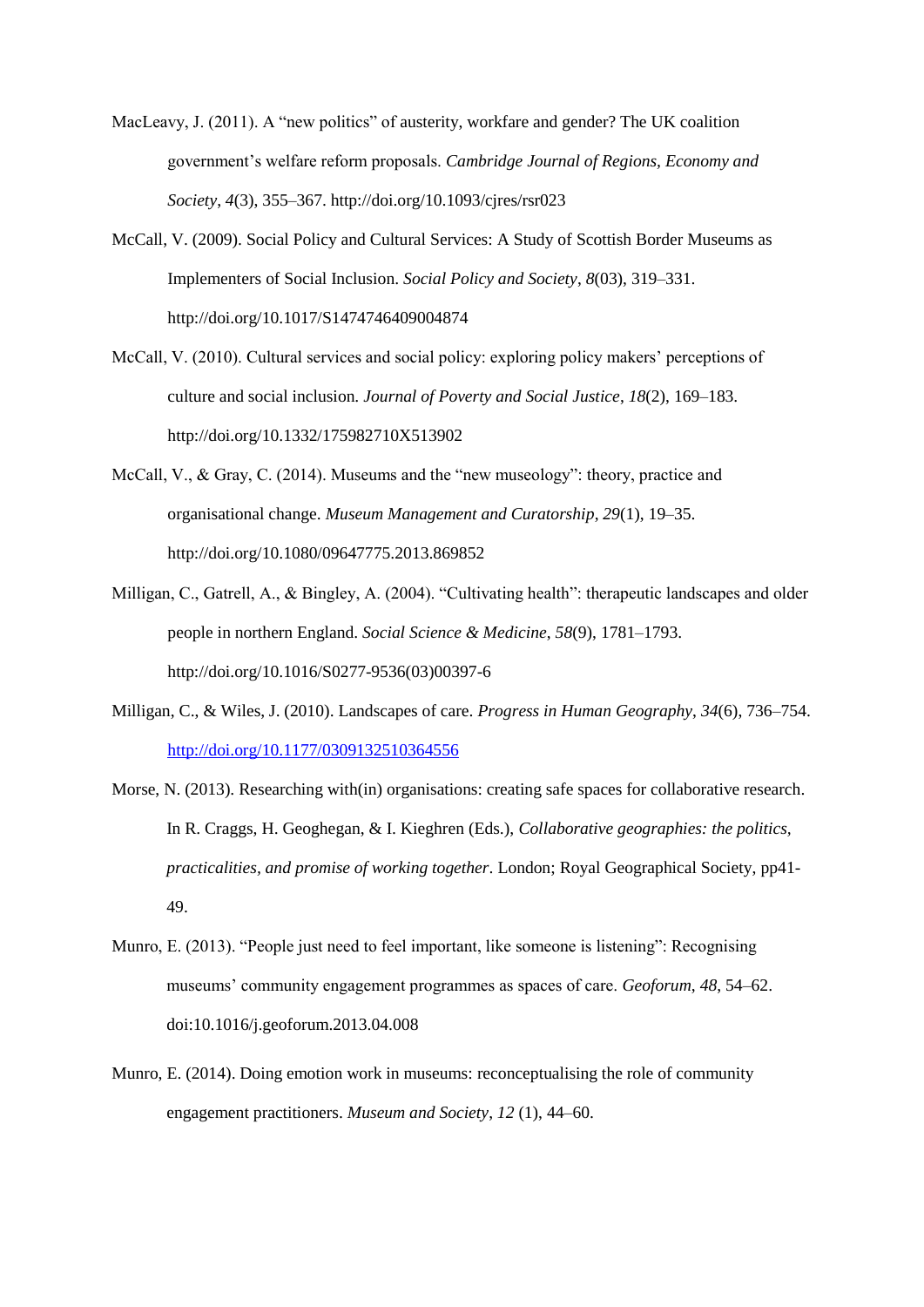- Newman, A., & McLean, F. (2004). Presumption, policy and practice: the use of museums and galleries as agents of social inclusion in Great Britain. *International Journal of Cultural Policy*, *10*(2), 167–181.
- O'Neill, M. (2008). Museums, professionalism and democracy. *Cultural Trends*, *17*(4), 289–307. http://doi.org/10.1080/09548960802615422
- O'Neill, M. (2010). Cultural attendance and public mental health from research to practice. *Journal of Public Mental Health*, *9*(4), 22–29. http://doi.org/10.5042/jpmh.2010.0700
- Paquette, P. J. (2012). *Cultural Policy, Work and Identity: The Creation, Renewal and Negotiation of Professional Subjectivities*. Farnham: Ashgate.
- Parr, H. (2000). Interpreting the "hidden social geographies" of mental health: ethnographies of inclusion and exclusion in semi-institutional places. *Health & Place*, *6*(3), 225–237. http://doi.org/10.1016/S1353-8292(00)00025-3
- Parr, H. (2007). Mental health, nature work, and social inclusion. *Environment and Planning D: Society and Space*, *25*(3), 537 – 561. http://doi.org/10.1068/d67j
- Parr, H. (2008). *Mental health and social space: towards inclusionary geographies?*. Oxford: Blackwell.
- Parr, H., Philo, C., & Burns, N. (2004). Social geographies of rural mental health: experiencing inclusions and exclusions. *Transactions of the Institute of British Geographers*, *29*(4), 401– 419. http://doi.org/10.1111/j.0020-2754.2004.00138.x
- Pratley, D. (2015). Beyond the 100 mile city. Some thoughts about the impact of the Coalition's cultural policies at the edge of London's cultural hinterland. *Cultural Trends*, *24*(1), 66–70. http://doi.org/10.1080/09548963.2014.1000588
- Sandell, R. (1998). Museums as Agents of Social Inclusion. *Museum Management and Curatorship*, *17*(4), 401–418. http://doi.org/10.1080/09647779800401704
- Silverman, L. H. (2010). *The social work of museums*. New York: Routledge.
- Simon, N. (2010). *The Participatory Museum*. Museum 2.0.
- Tlili, A. (2008). Behind the Policy Mantra of the Inclusive Museum: Receptions of Social Exclusion and Inclusion in Museums and Science Centres. *Cultural Sociology*, *2*(1), 123–147.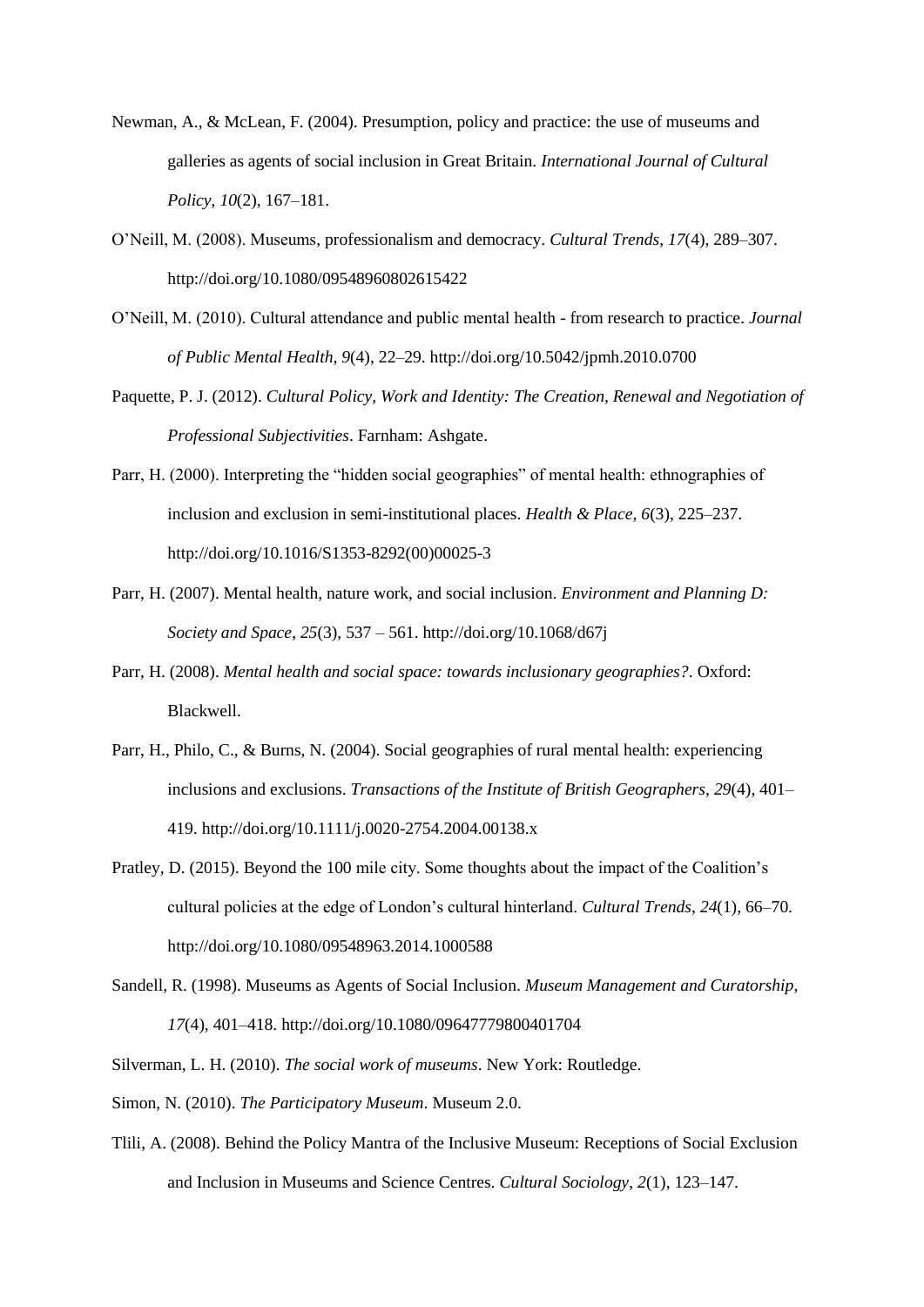- Tlili, A. (2012). Efficiency and Social Inclusion: Implications for the Museum Profession. *Cadernos Sociomuseologia*, *43*, 5–34.
- Tlili, A., Gewirtz, S., & Cribb, A. (2007). New Labour's socially responsible museum: roles, functions and greater expectations. *Policy Studies*, *28*(3), 269–289. http://doi.org/10.1080/01442870701437634
- Tronto, J. C. (2010). Creating Caring Institutions: Politics, Plurality, and Purpose. *Ethics and Social Welfare*, *4*(2), 158–171. http://doi.org/10.1080/17496535.2010.484259

Vergo, P. (Ed.). (1989). *The new museology*. London: Reaktion.

- Warner, J., Talbot, D., & Bennison, G. (2013). The cafe as affective community space: Reconceptualizing care and emotional labour in everyday life. *Critical Social Policy*, *33*(2), 305–324. http://doi.org/10.1177/0261018312449811
- Watson, S. E. R. (Ed.). (2007). *Museums and their communities*. London: Routledge.
- Weil, S. E. (1999). From being about something to being for somebody: The ongoing transformation of the American museum. *Daedalus*, *128*(3), 229–258.
- Williams, A., Cloke, P., & Thomas, S. (2012). Co-constituting neoliberalism: faith-based organisations, co-option, and resistance in the UK. *Environment and Planning A*, *44*(6), 1479 – 1501. http://doi.org/10.1068/a44507
- Williams, A., Goodwin, M., & Cloke, P. (2014). Neoliberalism, Big Society, and progressive localism. *Environment and Planning A*, *46*(12), 2798 – 2815. http://doi.org/10.1068/a130119p

# **Acknowledgements**

The authors would like to thank the community engagement workers from the two case museums. We also extend our thanks to the three anonymous reviewers for their comments, and to the editors of both Social and Cultural Geography, and this special issue.